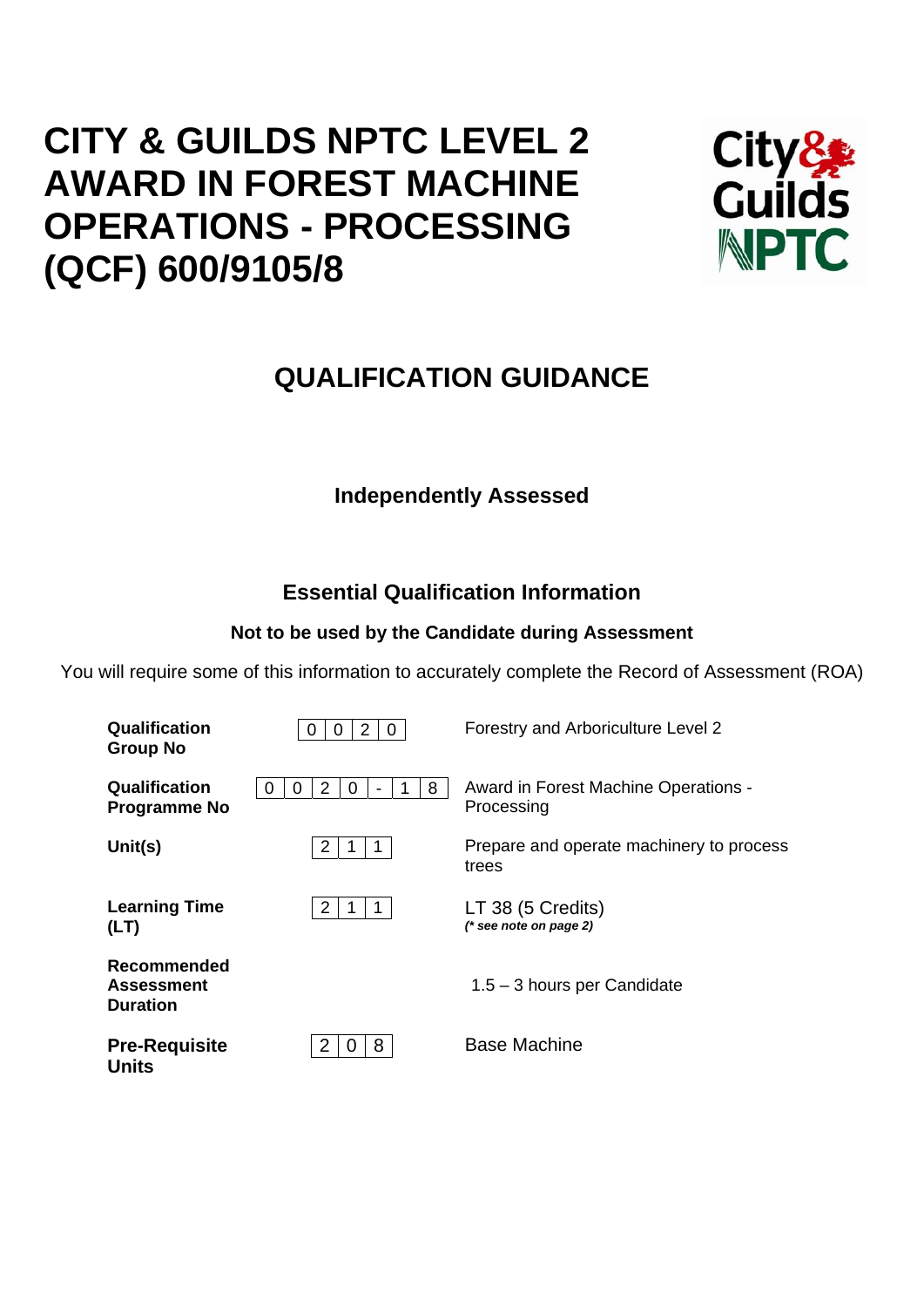### **City and Guilds NPTC Level 2 Award in Forest Machine Operations - Processing (QCF) Qualification guidance**

#### **Introduction**

The scheme will be administered by City & Guilds

City & Guilds will:

 Publish - Scheme regulations - Qualification guidance - Training material - Trainers support material Approve centres to co-ordinate and administer the scheme Set standards for the training of verifiers and assessors Recruit, train and deploy verifiers Manage verification Issue certificates to successful Candidates

#### **The Qualification**

The qualification will be awarded to candidates who achieve the required level of competence in the units to which their certificate relates.

#### **What is the Qualifications and Credits Framework?**

OFQUAL have introduced the Qualifications and Credit Framework (QCF) to increase flexibility for learners and employers. Qualifications may be built up from individual units according to rules of combination. The units are derived from the National Occupational Standards, which are compiled by Lantra SSC, the Sector Skills Council for the Land-based industries.

#### **Instruction**

Attendance at a course of instruction is not a pre-requisite for an application for an assessment but potential Candidates are strongly advised to ensure that they are up to the standards that will be expected of them when they are assessed.

#### **\* Learning Time (LT)**

Learning Time (LT) is a better indicator of the time requirement needed for a candidate to achieve competence in this qualification. It has replaced Guided Learning Hours (GLH) which are defined as *"tutor or teacher led hours"*. LT is defined as **"a notional measure of the learning time a typical learner might be expected to take to complete and achieve all learning outcomes"**. It takes into account prior learning and encompasses: formal learning (including classes, tutorials, on line tuition), coaching and mentoring, practical work, relevant IT activity, information retrieval, expected private study and revision, work-based activity which leads to assessment, practice to achieve competence, formative assessment, programme planning and feedback.

#### **Access to Assessment**

Assessment centres will be responsible for arranging assessment on behalf of the Candidate.

The minimum age limit for Candidates taking Certificates of Competence is 16 years. There is no upper age limit.

The assessment consists of **one** compulsory unit:

#### Unit 211 Prepare and operate machinery to process trees

- Outcome
- 1. Be able to work safely (1)
- 2. Be able to select and prepare machinery (2)
- 3. Be able to drive and manoeuvre machinery (3)
- 4. Be able to process felled trees (4)<br>5. Know how to prepare machinery (
- 5. Know how to prepare machinery (5)
- 6. Know how to process trees  $(6)$ <br>7 Know relevant health and safe
- 7. Know relevant health and safety legislation and industry good practice (7)

Candidates must successfully achieve **all** assessment activities in Mandatory unit 211.

#### **There are no endorsements for this Award.**

#### **Quality Assurance**

Verification is a process of monitoring assessment; it is an essential check to confirm that the assessment procedures are being carried out in the way City & Guilds has laid down. The overall aim of verification is to establish a system of quality assurance that is acceptable in terms of both credibility and cost effectiveness.

Approved Assessors will be subject to a regular visit by the verifier at a time when assessments are being undertaken.

A selection of assessment reports completed by the Assessor will be evaluated by a City & Guilds approved verifier.

Compliance with the verification requirements is a pre-requisite for Assessors remaining on the list of approved Assessors.

After assessment has been completed the Qualification Guidance is to be forwarded to the centre and retained by the centre until after the annual centre visit has taken place by a Quality Systems Consultant (QSC).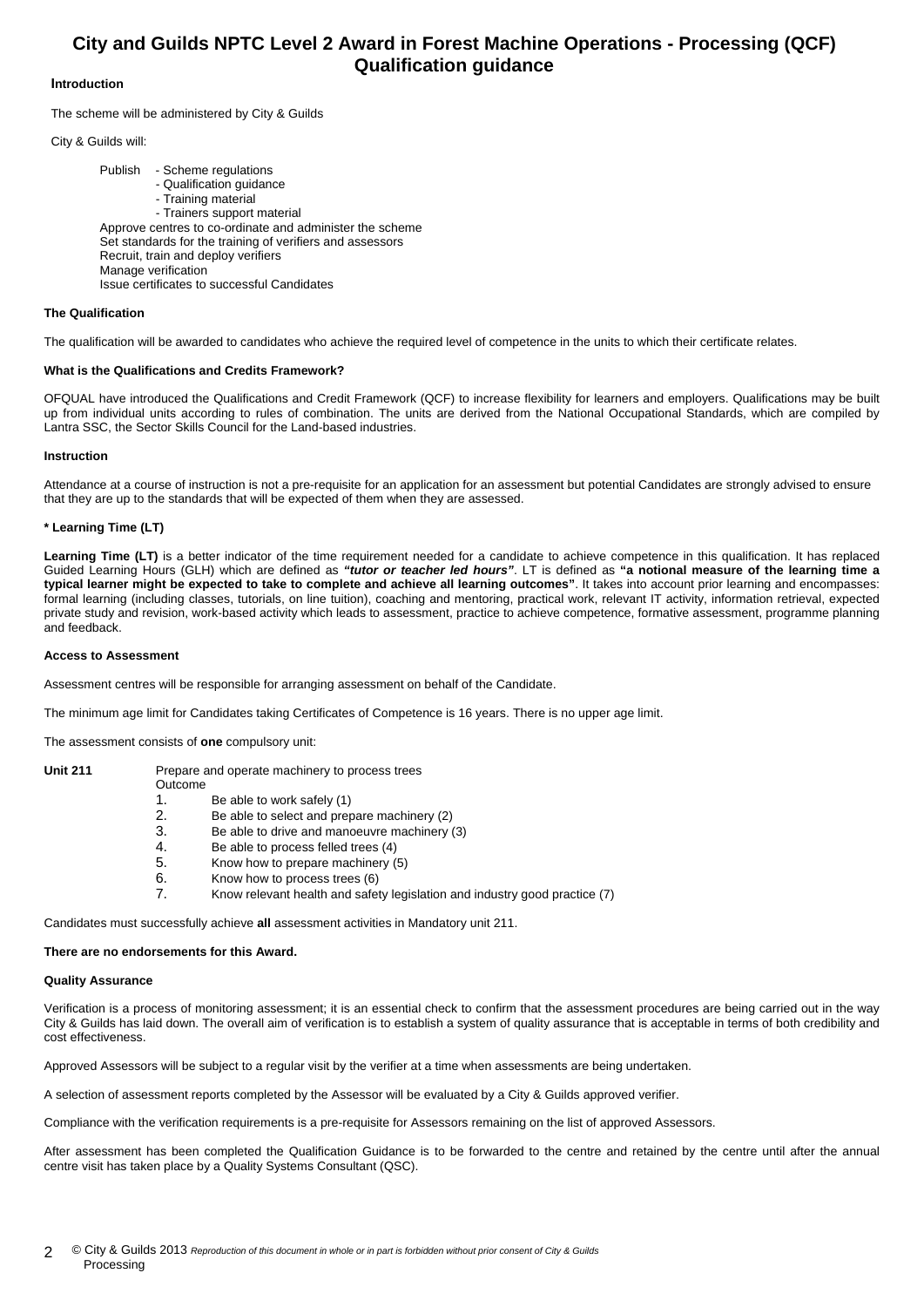#### **Performance Evaluation**

The result of each assessment activity is evaluated against the following criteria:

- **M** = Met Meets or exceeds the assessment criteria by displaying a level of practical performance and/or underpinning knowledge. If the Criterion has been MET, a tick ⊠ is to be put in the box provided in the bottom right-hand column of each section.
- **NM** = Not Met Does not satisfy the requirements of the assessment criteria, being unable to perform the practical task satisfactorily or safely or being deficient in underpinning knowledge. If the Criterion is NOT MET, a cross  $\boxtimes$  is to be put in the box provided in the bottom right-hand column of each section.

#### **Appeals and Equal opportunities**

Centres must have their own auditable, appeals procedures. If a Candidate is not satisfied with the examination conditions or a Candidate feels the opportunity for examination is being denied, the Centre Manager should, in the first instance, address the problem. If, however the problem cannot be resolved, City & Guilds will arbitrate and an external verifier may be approached to offer independent advice. All appeals must be clearly documented by the Centre Manager and made available to the external verifier or City & Guilds if advice is required.

Should occasions arise when centres are not satisfied with any aspect of the external verification process, they should contact Verification Services at City & Guilds.

Access to the qualification is open to all, irrespective of gender, race, creed, age or special needs. Subject to H&S restrictions the Centre Manager should ensure that no learner is subjected to unfair discrimination on any grounds in relation to access to assessment and to the fairness of the assessment. QCA requires City & Guilds to monitor centres to check whether equal opportunities policies are being adhered to.

#### **Validation of Equipment**

A Manufacturer's instruction book or operator's manual should be available for the Candidate to use during the assessment if required.

Vehicles must comply with department of Transport and road Traffic acts where relevant.

Any appropriate item of machinery complying with current legal requirements is acceptable for the assessment, provided it is suitably equipped for **all** assessment activities to be carried out.

#### **Additional Information**

May be sought from the relevant manufacturer's operator manuals or any other appropriate training or safety publication.

Questions should be related to the background or employment aspirations of the candidate and, where possible, product labels used should be representative of products typically used in that sector or industry.

Candidates who undertake this assessment and have met the requirements are reminded of their legal obligation to receive/undertake appropriate additional training in the use of any equipment that differs from that used during the assessment, but which they are nevertheless qualified to use.

#### **Assessment Guidance for the Assessor**

This qualification can only be assessed by an Assessor who is suitably qualified and meets the requirements of the awarding body. The Assessor must be independent **and cannot have been involved with the training of the Candidate**. Please see City & Guilds Centre Manual for guidance.

The Candidate is to be notified of the place and time of assessment and when formal assessment commences and ceases.

Assessors are reminded that assessment is a formal process and that assessment must be carried out using this Qualification Guidance. All relevant assessment criteria must be assessed against the criterion as specified in the Qualification Guidance. Assessment will be carried out by direct observation and by oral questioning of the Candidate. **Where a specific number of responses are required theses may include other suitable answers not specified if they are deemed to be correct by the Assessor**. The performance of the Candidate is to be recorded on the Qualification Guidance as directed by completing the tick boxes. Space has been provided on the Qualification Guidance for the person assessing to record relevant information which can be utilised to provide feedback to the Candidate. After assessment has been completed the Qualification Guidance document is to be retained by the assessor and provided if required by a Quality Systems consultant (QSC).

#### **Assessment Guidance for Candidate**

A list of registered assessment centres is available from City & Guilds NPTC. (www.nptc.org.uk)

Assessment is a process by which it is confirmed that the candidate is competent in the unit(s) within the award to which the assessment relates. It is the process of collecting evidence about his/her capabilities and judging whether that evidence is sufficient to attribute competence.

The Candidate must be registered through the City & Guilds approved assessment centre for this qualification prior to the assessment.

The results of the assessment will be recorded on the Record of Assessment form (ROA).

The qualification guidance contains criteria relating to:

- Observation of practical performance
- Assessment of underpinning knowledge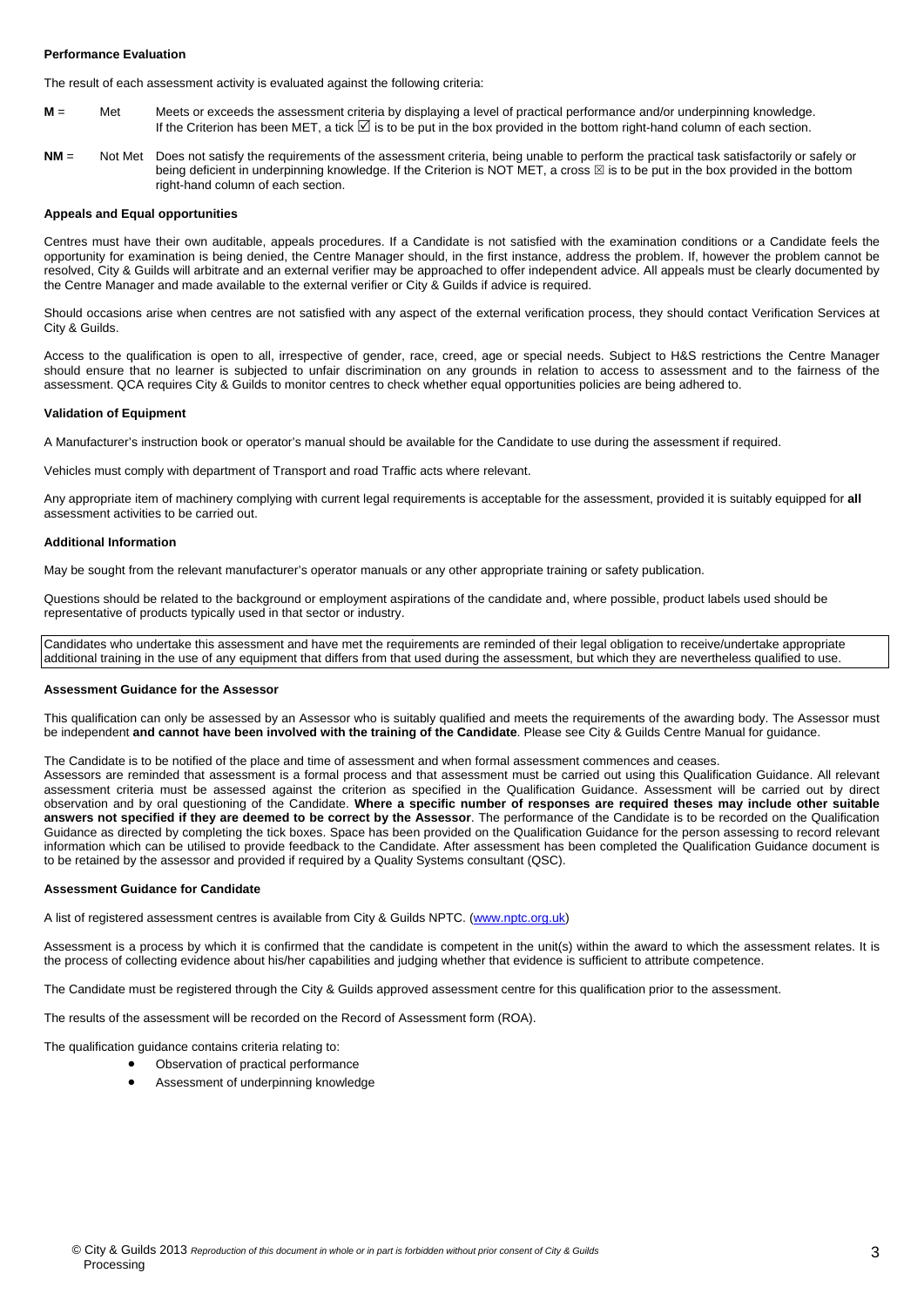#### **Safe Practice:**

- 1. Assessors must hold a current 'First Aid at Work' Certificate.
- 2. It is strongly recommended that Candidates hold at least a recent, recognised 'Emergency First Aid' Training Certificate.
- 3. All forest machines used in the assessments must comply with relevant Arboriculture and Forestry Advisory Group (AFAG) Safety Guides
- 4. Candidates should be familiar with the machine that they are going to operate.
- 5. Appropriate Personal Protective Equipment (PPE) must be worn at all times.
- 6. A First Aid kit meeting current regulations, of the appropriate size for the number of persons on site, must be available.
- 7. The Assessor must ensure a Risk Assessment is carried out, and sufficient control measures implemented.
- 8. Any necessary permissions must have been granted, and notifications made as appropriate: (e.g. Forestry Commission, Forest Enterprise, Private owners etc).
- 9. All equipment being used for this assessment must comply with relevant requirements of the Provision and Use of Work Equipment Regulations (PUWER) 1998 and Lifting Operations and Lifting Equipment Regulations (LOLER) 1998.
- 10. Information may be sought from the relevant operator manuals or any other appropriate training or safety publication.
- 11. Provision must be made to avoid the risk of environmental pollution and adequate control measures must be implemented. (a suitable response kit to be available on the machine)
- 12. It is the responsibility of the Assessor and the Candidate to ensure that any additional requirements and provisions are met as relevant to this qualification.
- 13. Whenever the Candidate leaves the base machine, the parking brake must be applied.
- 14. When the Base Machine is parked and left unattended, or any attachments/detachments of equipment, must carry out the safe stop procedure.
- 15. The Base Machine must be operated in such a way that the Candidate, Assessor, other persons or equipment are not endangered.
- 16. All ancillary equipment, when detached must be left in a safe and stable condition.
- 17. Candidates must comply with current regulations when working at heights regulations 2005 amended
- 18. The assessment is carried out in accordance with the safety guidelines laid down in Arboriculture and Forestry Advisory Group (AFAG) Safety Guides, Health and Safety publications and current machinery directives.
- 19. A breach of Health and Safety that puts any person at risk during the assessment process will result in the assessment being terminated and the Candidate not meeting the required standard
- 20. Initial tonnage is done on unladen weight

#### **Validation of Equipment:**

Any Base Machine complying with industry guidance and European directives is acceptable for the test, provided it is suitably equipped for **all** assessment activities to be carried out. Where a ROPs structure is fitted, an operator seat restraint is in place and functional.

**Any machine that can lift or suspend the load above the operator, who isn't protected by adequate/suitable FOPS and OPS, will be required to produce a current LOLER certificate to the Assessor** 

> **Published by City & Guilds Building 500 Abbey Park Stareton Warwickshire CV8 2LY**

**T +44 (0)24 7685 7300 F +44 (0)24 7669 6128 www.nptc.org.uk e-mail: information@cityandguilds.com**

**City & Guilds is a registered charity established to promote education and training**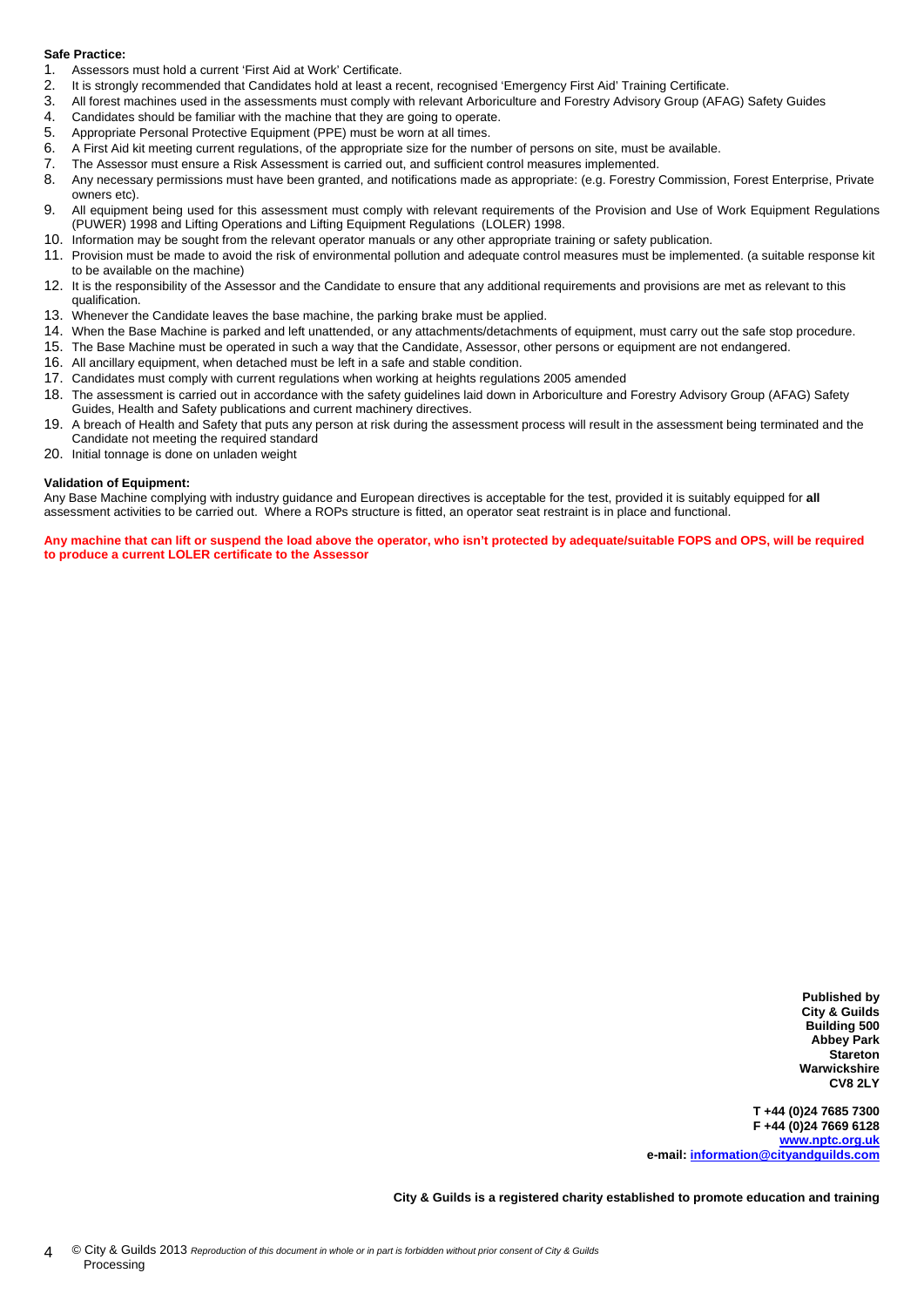| <b>Candidate A</b>               | Name:                                                                                          |                                                                                                                                                                                | Date:                                                                                                                                                                                                                                                                                                                                                                                                                                                                                                                                                                                         | <b>Start Time:</b>                                                                               | <b>Duration:</b> |                                                                                                                                                         |                                                                                                                                                         |                                                                                                                           |                                                                                                                                          |
|----------------------------------|------------------------------------------------------------------------------------------------|--------------------------------------------------------------------------------------------------------------------------------------------------------------------------------|-----------------------------------------------------------------------------------------------------------------------------------------------------------------------------------------------------------------------------------------------------------------------------------------------------------------------------------------------------------------------------------------------------------------------------------------------------------------------------------------------------------------------------------------------------------------------------------------------|--------------------------------------------------------------------------------------------------|------------------|---------------------------------------------------------------------------------------------------------------------------------------------------------|---------------------------------------------------------------------------------------------------------------------------------------------------------|---------------------------------------------------------------------------------------------------------------------------|------------------------------------------------------------------------------------------------------------------------------------------|
| <b>Candidate B</b>               | Name:                                                                                          |                                                                                                                                                                                | Date:                                                                                                                                                                                                                                                                                                                                                                                                                                                                                                                                                                                         | <b>Start Time:</b>                                                                               | <b>Duration:</b> |                                                                                                                                                         |                                                                                                                                                         |                                                                                                                           |                                                                                                                                          |
| <b>Candidate C</b>               | Name:                                                                                          |                                                                                                                                                                                | Date:                                                                                                                                                                                                                                                                                                                                                                                                                                                                                                                                                                                         | <b>Start Time:</b>                                                                               | <b>Duration:</b> |                                                                                                                                                         |                                                                                                                                                         |                                                                                                                           |                                                                                                                                          |
| <b>Candidate D</b>               | Name:                                                                                          |                                                                                                                                                                                | Date:                                                                                                                                                                                                                                                                                                                                                                                                                                                                                                                                                                                         | <b>Start Time:</b>                                                                               | <b>Duration:</b> |                                                                                                                                                         |                                                                                                                                                         |                                                                                                                           |                                                                                                                                          |
| <b>CRITERIA</b><br><b>NUMBER</b> | <b>ASSESSMENT</b><br><b>CRITERIA</b>                                                           | <b>ASSESSOR</b><br><b>GUIDANCE</b>                                                                                                                                             |                                                                                                                                                                                                                                                                                                                                                                                                                                                                                                                                                                                               | <b>ASSESSMENT</b><br><b>ACTIVITIES</b>                                                           |                  | A                                                                                                                                                       | В                                                                                                                                                       | <b>CANDIDATE</b><br>$\mathbf{C}$                                                                                          | D                                                                                                                                        |
| $1.1$<br>1                       | Identify the hazards<br>and risks associated<br>with the working area<br>and the proposed work | The Candidate to state<br>four hazards and four<br>risks with the working<br>area/work to be done<br>The Candidate to state<br>four hazards and three<br>risks for the machine | relevant to:<br>The work area/work to be done<br>Hazards<br>power lines<br>$\bullet$<br>terrain<br>$\bullet$<br>access routes<br>$\bullet$<br>chain shot<br>$\bullet$<br>risk zones<br>$\bullet$<br>struck by timber<br>$\bullet$<br>$\bullet$<br><b>Risks</b><br>others on site<br>$\bullet$<br>operator<br>$\bullet$<br>other machine operators<br>$\bullet$<br>public<br>$\bullet$<br>$\bullet$<br>The machine<br>Hazards<br>struck by machine<br>$\bullet$<br>access and egress<br>$\bullet$<br>moving parts<br>$\bullet$<br>hot surfaces<br>$\bullet$<br>working at heights<br>$\bullet$ | Identify hazards (anything with the potential to<br>cause harm) and risks (who might be harmed), |                  | $\Box$<br>$\Box$<br>□<br>Ш<br>$\Box$<br>□<br>$\Box$<br>$\Box$<br>$\Box$<br>$\Box$<br>$\Box$<br>$\Box$<br>$\Box$<br>$\Box$<br>$\Box$<br>$\Box$<br>$\Box$ | $\Box$<br>$\Box$<br>$\Box$<br>□<br>$\Box$<br>□<br>$\Box$<br>$\Box$<br>$\Box$<br>$\Box$<br>$\Box$<br>$\Box$<br>$\Box$<br>$\Box$<br>$\Box$<br>$\Box$<br>□ | Ц<br>□<br>□<br>⊔<br>$\Box$<br>$\Box$<br>□<br>$\Box$<br>$\Box$<br>$\Box$<br>$\Box$<br>$\Box$<br>⊔<br>□<br>⊔<br>$\Box$<br>⊔ | ⊔<br>□<br>$\Box$<br>Ш<br>$\Box$<br>□<br>$\Box$<br>$\Box$<br>$\Box$<br>$\Box$<br>$\Box$<br>□<br>Ш<br>$\Box$<br>$\Box$<br>$\Box$<br>$\Box$ |
|                                  |                                                                                                |                                                                                                                                                                                | high pressure fluids<br>$\bullet$<br>$\bullet$<br><b>Risks</b>                                                                                                                                                                                                                                                                                                                                                                                                                                                                                                                                |                                                                                                  |                  | $\Box$<br>$\Box$                                                                                                                                        | □<br>□                                                                                                                                                  | □<br>□                                                                                                                    | $\Box$<br>□                                                                                                                              |
|                                  |                                                                                                |                                                                                                                                                                                | public<br>$\bullet$<br>operator<br>$\bullet$<br>environment<br>$\bullet$<br>$\bullet$                                                                                                                                                                                                                                                                                                                                                                                                                                                                                                         |                                                                                                  |                  | $\Box$<br>$\Box$<br>$\Box$<br>□                                                                                                                         | $\Box$<br>$\Box$<br>$\Box$<br>П                                                                                                                         | ⊔<br>$\Box$<br>□<br>⊔                                                                                                     | ⊔<br>$\Box$<br>$\Box$<br>□                                                                                                               |
|                                  |                                                                                                |                                                                                                                                                                                |                                                                                                                                                                                                                                                                                                                                                                                                                                                                                                                                                                                               | Met√ Not Met X                                                                                   |                  |                                                                                                                                                         |                                                                                                                                                         |                                                                                                                           |                                                                                                                                          |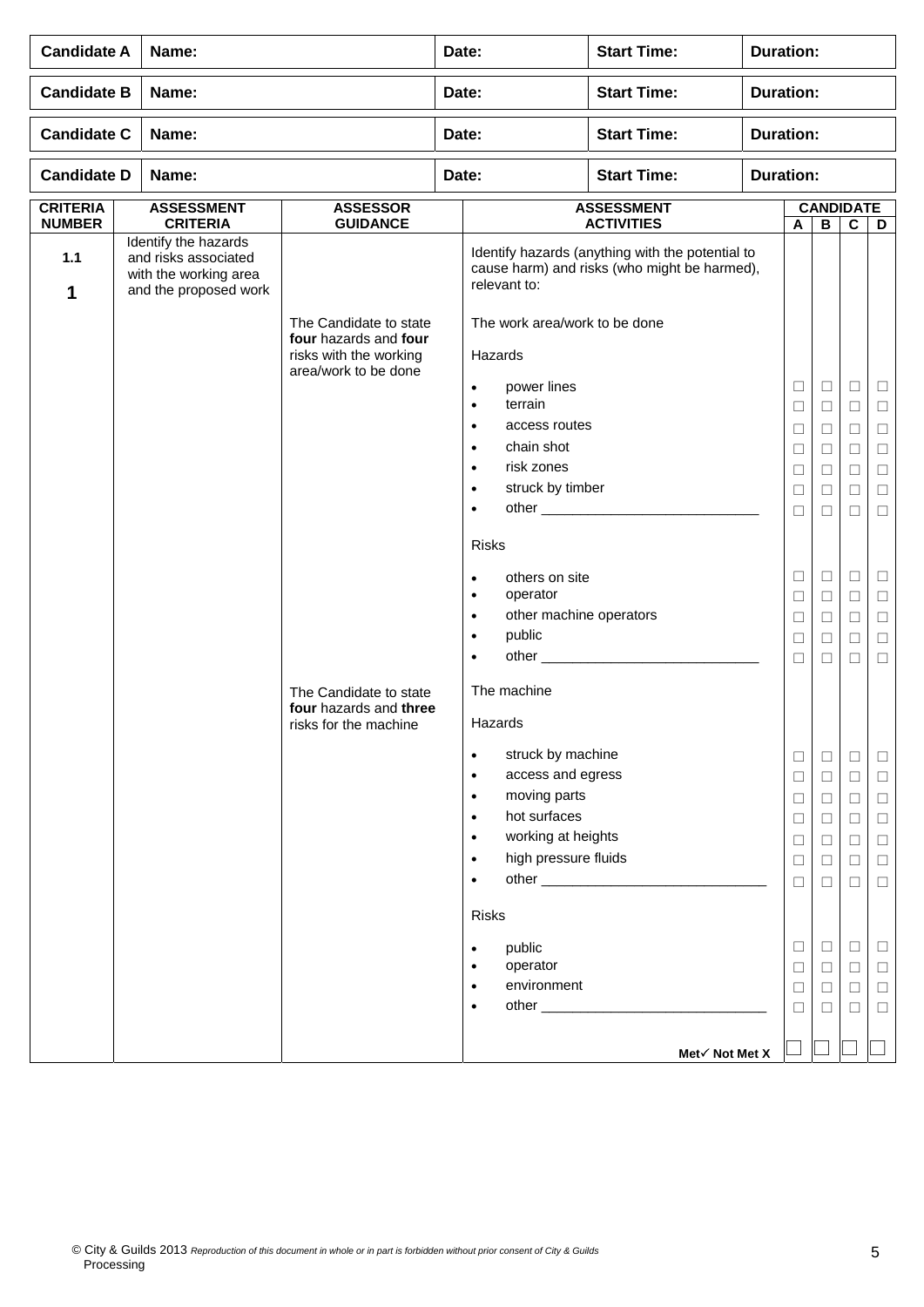| <b>CRITERIA</b>       | <b>ASSESSMENT</b>                                                           | <b>ASSESSOR</b>                                                                                                       | <b>ASSESSMENT</b>                                                                                                                                                                                                                    |                            |                            | <b>CANDIDATE</b>      |                                      |
|-----------------------|-----------------------------------------------------------------------------|-----------------------------------------------------------------------------------------------------------------------|--------------------------------------------------------------------------------------------------------------------------------------------------------------------------------------------------------------------------------------|----------------------------|----------------------------|-----------------------|--------------------------------------|
| <b>NUMBER</b>         | <b>CRITERIA</b>                                                             | <b>GUIDANCE</b>                                                                                                       | <b>ACTIVITIES</b>                                                                                                                                                                                                                    | A                          | B                          | $\mathbf{C}$          | D                                    |
| $1.2$<br>1            | Use appropriate tools,<br>equipment and<br>Personal Protective<br>Equipment | Assessor to observe<br>appropriate tools,<br>equipment and PPE are<br>used in accordance to<br>industry good practice | All tools, equipment and Personal<br>$\bullet$<br>Protective Equipment are used in line with<br>industry good practice e.g. AFAG/HSE.<br>During all on site operations PPE in<br>$\bullet$<br>accordance with industry good practice | $\Box$                     | $\Box$                     | $\Box$                | $\Box$                               |
|                       |                                                                             | All applicable to the task                                                                                            | must be worn.<br>Personal Protective Equipment identified could                                                                                                                                                                      | $\Box$                     | $\Box$                     | □                     | $\Box$                               |
|                       |                                                                             | at hand                                                                                                               | include:                                                                                                                                                                                                                             |                            |                            |                       |                                      |
|                       |                                                                             |                                                                                                                       | safety helmet (if required)<br>$\bullet$<br>hearing protection (where needed)<br>$\bullet$                                                                                                                                           | $\Box$<br>$\Box$           | ⊔<br>$\Box$                | □<br>□                | $\Box$<br>$\Box$                     |
|                       |                                                                             |                                                                                                                       | suitable protective gloves<br>$\bullet$                                                                                                                                                                                              | $\Box$                     | $\Box$                     | $\Box$                | $\Box$                               |
|                       |                                                                             |                                                                                                                       | protective boots<br>$\bullet$                                                                                                                                                                                                        | $\Box$                     | □                          | □                     | $\Box$                               |
|                       |                                                                             |                                                                                                                       | non snag outer clothing<br>$\bullet$                                                                                                                                                                                                 | $\Box$                     | $\Box$                     | $\Box$                | $\Box$                               |
|                       |                                                                             |                                                                                                                       | high visibility clothing where risk<br>$\bullet$<br>assessment identifies it<br>hand cleaning materials<br>$\bullet$                                                                                                                 | $\Box$                     | ⊔                          | □<br>$\Box$           | $\Box$                               |
|                       |                                                                             |                                                                                                                       | first aid kit<br>$\bullet$                                                                                                                                                                                                           | $\Box$<br>$\Box$           | □<br>$\Box$                | $\Box$                | $\Box$<br>$\Box$                     |
|                       |                                                                             |                                                                                                                       | $\bullet$                                                                                                                                                                                                                            | $\Box$                     | $\Box$                     | $\Box$                | $\Box$                               |
|                       |                                                                             |                                                                                                                       |                                                                                                                                                                                                                                      |                            |                            |                       |                                      |
|                       | Outline current health                                                      | The Candidate to state                                                                                                | Met $\checkmark$ Not Met X<br>Outline key points from the legislation listed                                                                                                                                                         |                            |                            |                       |                                      |
| 7.1<br>$\overline{7}$ | and safety legislation,<br>codes of practice and<br>any additional          | two relevant points of<br>each of the following:                                                                      | below:                                                                                                                                                                                                                               |                            |                            |                       |                                      |
|                       | requirements                                                                | Health and Safety at Work<br>Act (HSWA) (1974)                                                                        | Health and Safety at Work Act (HSWA) (1974) -<br>general duties for employers and<br>$\bullet$<br>employees                                                                                                                          | $\Box$                     | $\Box$                     | $\Box$                | $\Box$                               |
|                       |                                                                             |                                                                                                                       | maintain safe places of work<br>$\bullet$                                                                                                                                                                                            | $\Box$                     | □                          | $\Box$                | $\Box$                               |
|                       |                                                                             |                                                                                                                       |                                                                                                                                                                                                                                      | $\Box$                     | $\Box$                     | $\Box$                | $\Box$                               |
|                       |                                                                             | Provision and Use of<br>Work Equipment<br>Regulations 1998<br>(PUWER 98)                                              | Provision and Use of Work Equipment<br>Regulations 1998 (PUWER 98) -<br>record keeping<br>$\bullet$<br>operators adequately trained<br>$\bullet$<br>equipment fit for purpose<br>$\bullet$                                           | $\Box$<br>$\Box$<br>$\Box$ | $\Box$<br>$\Box$<br>□      | $\Box$<br>$\Box$<br>□ | $\Box$<br>$\Box$<br>$\Box$           |
|                       |                                                                             | <b>Lifting Operations and</b><br><b>Lifting Equipment</b><br>Regulations (1998)<br>(LOLER)                            | Lifting Operations and Lifting Equipment<br>Regulations (1998) (LOLER)<br>main requirements of the LOLER required<br>by the machine                                                                                                  | $\Box$<br>$\Box$           | $\Box$<br>$\Box$           | $\Box$<br>□           | $\Box$<br>$\Box$                     |
|                       |                                                                             |                                                                                                                       | risk zones<br>$\bullet$                                                                                                                                                                                                              | $\Box$                     | $\Box$                     | □                     | $\Box$                               |
|                       |                                                                             |                                                                                                                       | safe working load<br>$\bullet$                                                                                                                                                                                                       | $\Box$                     | $\Box$                     | $\Box$                | $\Box$                               |
|                       |                                                                             |                                                                                                                       | inspection by a competent person<br>$\bullet$                                                                                                                                                                                        | $\Box$                     | $\Box$                     | □                     | $\Box$                               |
|                       |                                                                             |                                                                                                                       | operating controls labelled<br>$\bullet$<br>$\bullet$                                                                                                                                                                                | $\Box$<br>$\Box$           | $\Box$<br>$\Box$           | $\Box$<br>П           | $\Box$<br>$\Box$                     |
|                       |                                                                             | Reporting of Injuries,<br>Diseases and Dangerous<br><b>Occurrences Regulations</b><br>1995 (RIDDOR)                   | Reporting of Injuries, Diseases and Dangerous<br>Occurrences Regulations 1995 (RIDDOR)<br>reporting of accidents<br>$\bullet$<br>reporting of dangerous occurrences<br>$\bullet$<br>$\bullet$                                        | $\Box$<br>$\Box$<br>$\Box$ | $\Box$<br>$\Box$<br>$\Box$ | $\Box$<br>□<br>$\Box$ | $\Box$<br>$\Box$<br>$\Box$           |
|                       |                                                                             | Working at Heights                                                                                                    | Working at Heights<br>adequate precautions taken for safe<br>$\bullet$<br>working procedures<br>any height constitutes working at heights<br>$\bullet$<br>$\bullet$                                                                  | $\Box$<br>$\Box$<br>$\Box$ | $\Box$<br>$\Box$<br>$\Box$ | □<br>$\Box$<br>П      | $\Box$<br>$\Box$<br>$\Box$           |
|                       |                                                                             | <b>Control of Substances</b><br>Hazardous to Health<br>(COSHH) Regulations<br>(2002)                                  | Control of Substances Hazardous to Health<br>(COSHH) Regulations (2002)<br>correct PPE to be identified<br>$\bullet$<br>correct storage and application<br>$\bullet$<br>disposal<br>$\bullet$<br>$\bullet$                           | □<br>$\Box$<br>$\Box$<br>П | $\Box$<br>$\Box$<br>$\Box$ | □<br>$\Box$<br>$\Box$ | $\Box$<br>$\Box$<br>$\Box$<br>$\Box$ |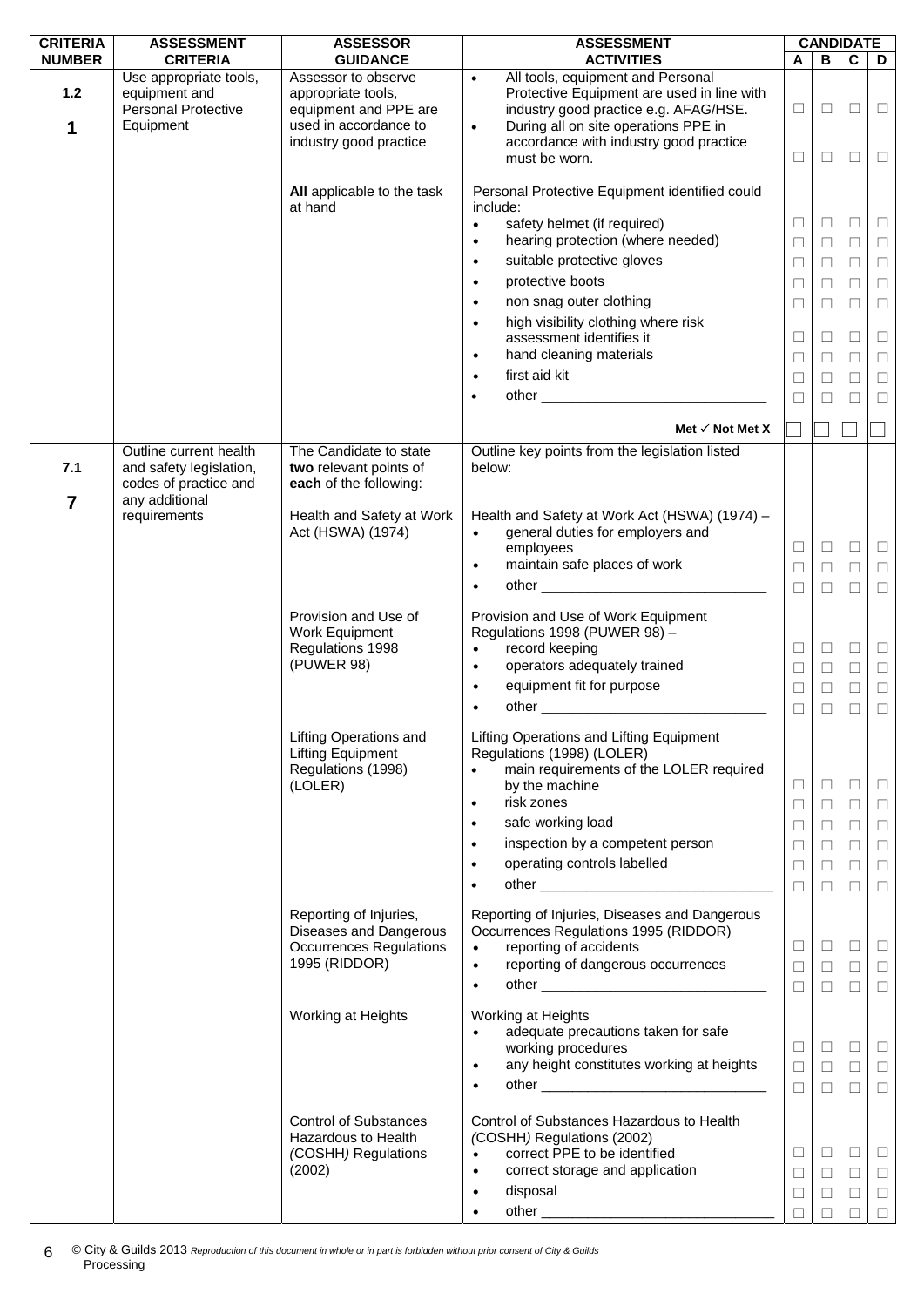| <b>CRITERIA</b>  | <b>ASSESSMENT</b>                                  | <b>ASSESSOR</b>                                               | <b>ASSESSMENT</b>                                                                                         |        |        | <b>CANDIDATE</b> |             |
|------------------|----------------------------------------------------|---------------------------------------------------------------|-----------------------------------------------------------------------------------------------------------|--------|--------|------------------|-------------|
| <b>NUMBER</b>    | <b>CRITERIA</b>                                    | <b>GUIDANCE</b>                                               | <b>ACTIVITIES</b>                                                                                         | A      | В      | C                | D           |
| 7.1 cont         |                                                    | State two sources of<br>industry good practice<br>information | <b>Industry Good Practice</b><br>Arboriculture Forestry Advisory Group<br>$\bullet$<br>(AFAG) information |        |        |                  |             |
|                  |                                                    |                                                               |                                                                                                           | $\Box$ | $\Box$ | $\Box$           | $\Box$      |
|                  |                                                    |                                                               | Health and safety in forestry<br>$\bullet$                                                                | $\Box$ | □      | $\Box$           | $\Box$      |
|                  |                                                    |                                                               | Forest and water guidelines<br>$\bullet$                                                                  | $\Box$ | $\Box$ | $\Box$           | $\Box$      |
|                  |                                                    |                                                               | Operators manual<br>$\bullet$                                                                             | □      | □      | П                | $\Box$      |
|                  |                                                    | State two factors of lone<br>working                          | Lone working<br>effective communication system<br>$\bullet$                                               |        |        |                  |             |
|                  |                                                    |                                                               |                                                                                                           | □      | ⊔      | □                | $\Box$      |
|                  |                                                    |                                                               | fail to safe system<br>$\bullet$                                                                          | $\Box$ | $\Box$ | $\Box$           | $\Box$      |
|                  |                                                    |                                                               | reporting in times<br>$\bullet$                                                                           | □      | $\Box$ | $\Box$           | $\Box$      |
|                  |                                                    | State two procedures to<br>be followed when machine           | Line contact possible procedures:<br>where possible, drive away to safe area<br>$\bullet$                 |        |        |                  |             |
|                  |                                                    | contacts power line                                           |                                                                                                           | $\Box$ | $\Box$ | □                | $\Box$      |
|                  |                                                    |                                                               | if safe, stay in machine and contact power<br>$\bullet$                                                   | $\Box$ |        | $\Box$           |             |
|                  |                                                    |                                                               | company/supervisor<br>jump from machine, bunny hop as far as<br>$\bullet$                                 |        | □      |                  | $\Box$      |
|                  |                                                    |                                                               | possible                                                                                                  | □      | □      | П                | $\Box$      |
|                  |                                                    | State four factors                                            | Power lines                                                                                               |        |        |                  |             |
|                  |                                                    | regarding working near                                        | designated crossing point (goal posts)<br>$\bullet$                                                       | $\Box$ | $\Box$ | $\Box$           | $\Box$      |
|                  |                                                    | power lines                                                   | liaison with power companies<br>$\bullet$                                                                 | $\Box$ | $\Box$ | $\Box$           | $\Box$      |
|                  |                                                    |                                                               | site maps<br>$\bullet$                                                                                    | $\Box$ | □      | $\Box$           | $\Box$      |
|                  |                                                    |                                                               | <b>AFAG</b><br>$\bullet$                                                                                  | $\Box$ | $\Box$ | $\Box$           | $\Box$      |
|                  |                                                    |                                                               | electricity at work<br>$\bullet$                                                                          | □      | □      | $\Box$           | $\Box$      |
|                  |                                                    |                                                               | $\bullet$                                                                                                 | $\Box$ | □      | $\Box$           | $\Box$      |
|                  |                                                    |                                                               |                                                                                                           |        |        |                  |             |
|                  |                                                    |                                                               | Met $\checkmark$ Not Met X                                                                                |        |        |                  |             |
| 7.3              | Describe the types of<br>records that may be       | The Candidate to state<br>two types of record                 | Records:                                                                                                  |        |        |                  |             |
|                  | required for                                       | keeping to meet PUWER                                         | logbook<br>$\bullet$                                                                                      | $\Box$ | $\Box$ | $\Box$           | $\Box$      |
| 7                | management and                                     |                                                               | service logbook<br>$\bullet$                                                                              | $\Box$ | $\Box$ | $\Box$           | $\Box$      |
|                  | legislative                                        |                                                               | time sheet<br>$\bullet$                                                                                   | □      | Ц      | $\Box$           | $\Box$      |
|                  | requirements                                       |                                                               | maintenance schedule<br>$\bullet$                                                                         | $\Box$ | $\Box$ | $\Box$           | $\Box$      |
|                  |                                                    |                                                               | other<br>$\bullet$                                                                                        | $\Box$ | П      | $\Box$           | $\Box$      |
|                  |                                                    |                                                               | Met $\checkmark$ Not Met X                                                                                |        |        |                  |             |
|                  | Explain why it is                                  | State one                                                     | Importance of communication could include:                                                                |        |        |                  |             |
| 7.2              | important to maintain<br>good communication        |                                                               | health and safety<br>$\bullet$                                                                            | ⊔      | ⊔      | Ш                | ш           |
| $\overline{7}$   | and team work within                               |                                                               | site planning/co-ordination<br>$\bullet$                                                                  | $\Box$ | $\Box$ | $\Box$           | $\Box$      |
|                  | the working                                        |                                                               | $\bullet$                                                                                                 | П      | □      | П                | $\Box$      |
|                  | environment                                        |                                                               | Met $\checkmark$ Not Met X                                                                                |        |        |                  |             |
|                  | Carry out pre and post-                            | Plan work and the work                                        |                                                                                                           |        |        |                  |             |
| 2.1              | start checks to test all<br>operating functions of | site to maintain safe<br>working areas to operate             |                                                                                                           |        |        |                  |             |
| $\boldsymbol{2}$ | the equipment                                      | the timber processor                                          |                                                                                                           |        |        |                  |             |
|                  |                                                    | State five                                                    | Planning work may include:                                                                                |        |        |                  |             |
|                  |                                                    |                                                               | with minimal damage to the worksite<br>$\bullet$<br>standing trees<br>$\bullet$                           | □<br>□ | ⊔<br>⊔ | □<br>□           | ш<br>$\Box$ |
|                  |                                                    |                                                               | tracks<br>$\bullet$                                                                                       | $\Box$ | □      | $\Box$           | $\Box$      |
|                  |                                                    |                                                               | roads<br>$\bullet$                                                                                        | $\Box$ | □      | $\Box$           | $\Box$      |
|                  |                                                    |                                                               | drains<br>$\bullet$                                                                                       | $\Box$ | $\Box$ | $\Box$           | $\Box$      |
|                  |                                                    |                                                               | environment<br>$\bullet$                                                                                  | $\Box$ | $\Box$ | $\Box$           | $\Box$      |
|                  |                                                    |                                                               | in accordance with the site and job<br>$\bullet$                                                          |        |        |                  |             |
|                  |                                                    |                                                               | specification                                                                                             | □      | ⊔      | $\Box$           | $\Box$      |
|                  |                                                    |                                                               | $\bullet$                                                                                                 | □      |        | П                | $\Box$      |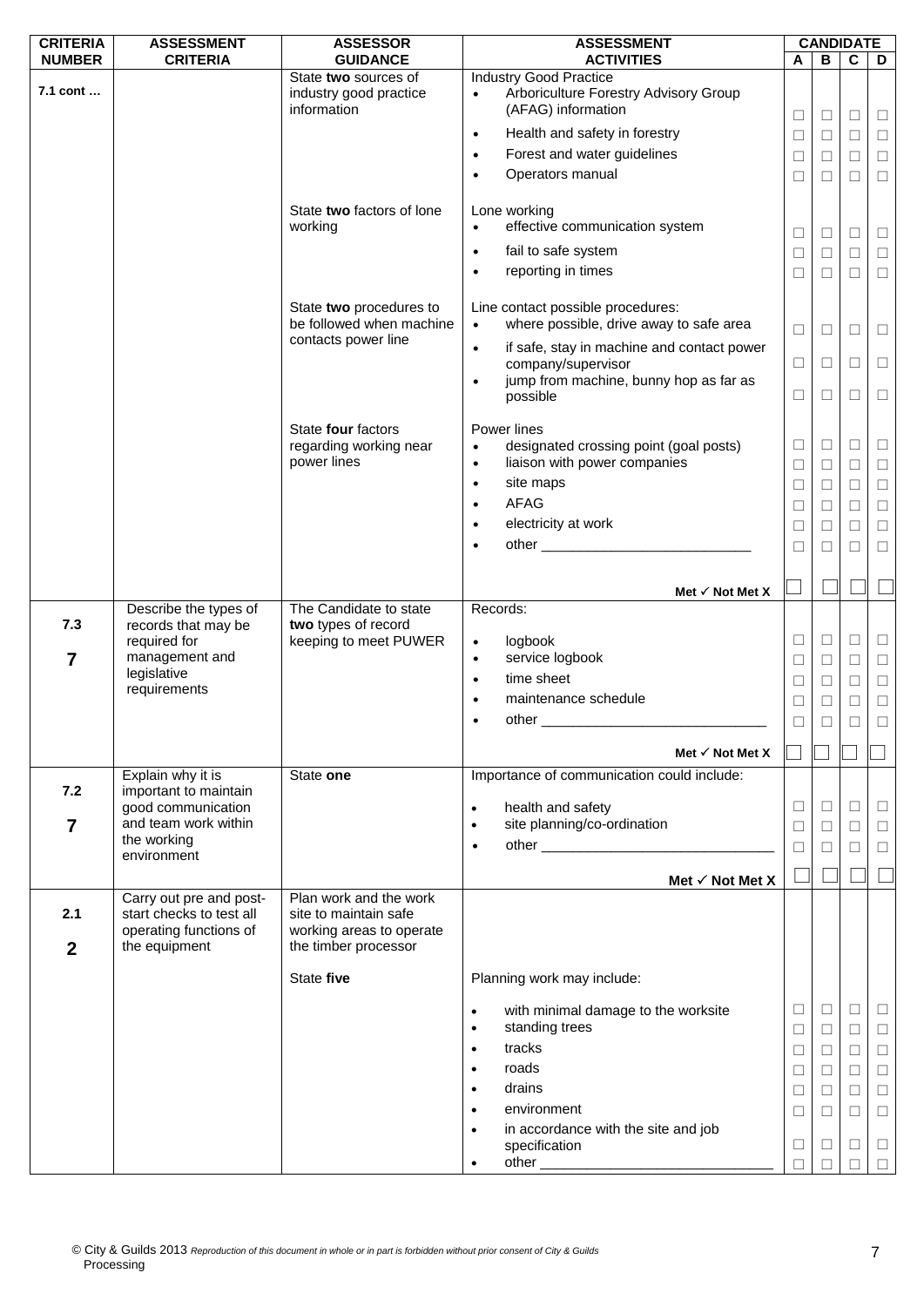| <b>CRITERIA</b> | <b>ASSESSMENT</b> | <b>ASSESSOR</b>            |           | <b>ASSESSMENT</b>                                                                                                                                                                                                             |              |        | <b>CANDIDATE</b> |        |
|-----------------|-------------------|----------------------------|-----------|-------------------------------------------------------------------------------------------------------------------------------------------------------------------------------------------------------------------------------|--------------|--------|------------------|--------|
| <b>NUMBER</b>   | <b>CRITERIA</b>   | <b>GUIDANCE</b>            |           | <b>ACTIVITIES</b>                                                                                                                                                                                                             | A            | В      | C                | D      |
|                 |                   | State four                 |           | Utilise additional safeguards such as:                                                                                                                                                                                        |              |        |                  |        |
| 2.1 cont        |                   |                            |           |                                                                                                                                                                                                                               |              |        |                  |        |
|                 |                   |                            | $\bullet$ | barriers                                                                                                                                                                                                                      | □            | Ш      | $\Box$           | Ш      |
|                 |                   |                            | ٠         | banksman                                                                                                                                                                                                                      | □            | $\Box$ | $\Box$           | □      |
|                 |                   |                            | $\bullet$ | signs                                                                                                                                                                                                                         | □            | □      | $\Box$           | □      |
|                 |                   |                            | $\bullet$ | other workers                                                                                                                                                                                                                 | $\Box$       | $\Box$ | $\Box$           | $\Box$ |
|                 |                   |                            | $\bullet$ | risk zone e.g. adjacent roads and tracks                                                                                                                                                                                      | $\Box$       | $\Box$ | $\Box$           | $\Box$ |
|                 |                   |                            | $\bullet$ | other and the contract of the contract of the contract of the contract of the contract of the contract of the contract of the contract of the contract of the contract of the contract of the contract of the contract of the | $\Box$       | □      | $\Box$           | $\Box$ |
|                 |                   |                            |           |                                                                                                                                                                                                                               |              |        |                  |        |
|                 |                   | Assessor to observe        |           | Pre and post start checks on base machine                                                                                                                                                                                     |              |        |                  |        |
|                 |                   | candidate carrying out the |           | according to the operators handbook and to                                                                                                                                                                                    |              |        |                  |        |
|                 |                   | pre and post start checks  |           | include:                                                                                                                                                                                                                      |              |        |                  |        |
|                 |                   | of the machine             |           |                                                                                                                                                                                                                               |              |        |                  |        |
|                 |                   |                            | $\bullet$ | machine on level ground                                                                                                                                                                                                       | $\Box$       | □      | $\Box$           | ⊔      |
|                 |                   | Candidate to comment on    | $\bullet$ | ensure machine services in neutral and                                                                                                                                                                                        |              |        |                  |        |
|                 |                   | machines serviceability    |           | lowered where applicable                                                                                                                                                                                                      | $\Box$       | □      | $\Box$           | □      |
|                 |                   | Assessor is to use their   | $\bullet$ | engine stopped and key removed                                                                                                                                                                                                | $\Box$       | □      | $\Box$           | $\Box$ |
|                 |                   | own discretion as to       | $\bullet$ | check engine oil, transmission/hydraulic oil,                                                                                                                                                                                 |              |        |                  |        |
|                 |                   | whether a seat belt/lap    |           | coolant and fuel level, engine air filter                                                                                                                                                                                     | □            | $\Box$ | $\Box$           | $\Box$ |
|                 |                   | restraint is to be worn    | $\bullet$ | importance of cleanliness                                                                                                                                                                                                     | □            | □      | □                | □      |
|                 |                   | during assessment          | $\bullet$ | seat, steering mechanism and mirror                                                                                                                                                                                           |              |        |                  |        |
|                 |                   |                            |           | adjustment                                                                                                                                                                                                                    | $\Box$       | ⊔      | □                | ⊔      |
|                 |                   |                            | $\bullet$ | operator seat restraint is functional (where                                                                                                                                                                                  |              |        |                  |        |
|                 |                   |                            |           | applicable)                                                                                                                                                                                                                   | $\Box$       | $\Box$ | $\Box$           | □      |
|                 |                   |                            | $\bullet$ | check operator protection systems                                                                                                                                                                                             | $\Box$       | $\Box$ | $\Box$           | $\Box$ |
|                 |                   |                            | $\bullet$ | check relevant access and egress points                                                                                                                                                                                       | $\Box$       | □      | $\Box$           | $\Box$ |
|                 |                   |                            | $\bullet$ | check wheel nuts                                                                                                                                                                                                              | □            | □      | □                | □      |
|                 |                   |                            | $\bullet$ | check pin bush wear and security                                                                                                                                                                                              | $\Box$       | $\Box$ | $\Box$           | $\Box$ |
|                 |                   |                            | $\bullet$ | check for cracks/fatigue                                                                                                                                                                                                      | $\Box$       | □      | $\Box$           | $\Box$ |
|                 |                   |                            | $\bullet$ | check for hydraulic leaks                                                                                                                                                                                                     | □            | $\Box$ | $\Box$           | $\Box$ |
|                 |                   |                            | $\bullet$ | security of components                                                                                                                                                                                                        | □            | $\Box$ | $\Box$           | □      |
|                 |                   |                            |           |                                                                                                                                                                                                                               |              |        |                  |        |
|                 |                   |                            | $\bullet$ | check safety decals                                                                                                                                                                                                           | □            | □      | $\Box$           | $\Box$ |
|                 |                   |                            | $\bullet$ | LOLER certificate (if required)                                                                                                                                                                                               | □            | $\Box$ | $\Box$           | $\Box$ |
|                 |                   |                            | $\bullet$ | radiators (coolant and hydraulic)                                                                                                                                                                                             | $\Box$       | □      | $\Box$           | $\Box$ |
|                 |                   |                            |           | fuel filters and/or water trap                                                                                                                                                                                                | $\Box$       | □      | $\Box$           | $\Box$ |
|                 |                   |                            |           | grease where and when appropriate                                                                                                                                                                                             | $\Box$       | $\Box$ | □                |        |
|                 |                   |                            |           |                                                                                                                                                                                                                               |              |        |                  |        |
|                 |                   | Check security of loader   | $\bullet$ | bolts cracks leaks                                                                                                                                                                                                            |              |        |                  |        |
|                 |                   | to base                    |           |                                                                                                                                                                                                                               | $\Box$       | □      | $\Box$           | $\Box$ |
|                 |                   |                            |           |                                                                                                                                                                                                                               |              |        |                  |        |
|                 |                   | Check security of loader   | $\bullet$ | bolts cracks                                                                                                                                                                                                                  |              |        |                  |        |
|                 |                   | attachment                 |           |                                                                                                                                                                                                                               | □            | □      | □                | ⊔      |
|                 |                   | Check attachment           |           |                                                                                                                                                                                                                               |              |        |                  |        |
|                 |                   |                            | $\bullet$ | security<br>condition                                                                                                                                                                                                         | $\Box$       | ⊔      | $\Box$           | ⊔      |
|                 |                   |                            | $\bullet$ |                                                                                                                                                                                                                               | $\Box$       | $\Box$ | $\Box$           | $\Box$ |
|                 |                   |                            | $\bullet$ | hydraulic leaks                                                                                                                                                                                                               | □            | $\Box$ | $\Box$           | □      |
|                 |                   |                            |           | pin and bushes                                                                                                                                                                                                                | □            | □      | $\Box$           | $\Box$ |
|                 |                   |                            | $\bullet$ | pipe work                                                                                                                                                                                                                     | $\Box$       | ⊔      | $\Box$           | □      |
|                 |                   |                            | $\bullet$ | guarding                                                                                                                                                                                                                      | □            | □      | □                | □      |
|                 |                   |                            |           |                                                                                                                                                                                                                               |              |        |                  |        |
|                 |                   | Maintenance of processor   |           | Chassis/Frame                                                                                                                                                                                                                 |              |        |                  |        |
|                 |                   |                            |           |                                                                                                                                                                                                                               |              |        |                  |        |
|                 |                   |                            | $\bullet$ | cracks                                                                                                                                                                                                                        | □            | □      | $\Box$           | ப      |
|                 |                   |                            | $\bullet$ | pin security                                                                                                                                                                                                                  | $\Box$       | $\Box$ | $\Box$           | $\Box$ |
|                 |                   |                            | $\bullet$ | bushes                                                                                                                                                                                                                        | $\Box$       | $\Box$ | $\Box$           | $\Box$ |
|                 |                   |                            | $\bullet$ | cylinders                                                                                                                                                                                                                     | □            | ⊔      | $\Box$           | □      |
|                 |                   | Assessor to observe        | $\bullet$ | attachment                                                                                                                                                                                                                    | $\Box$       | □      | $\Box$           | □      |
|                 |                   | candidate adhering to      | $\bullet$ | loose or broken bolts                                                                                                                                                                                                         |              |        |                  |        |
|                 |                   | environmental best         |           |                                                                                                                                                                                                                               | □            | ⊔      | $\Box$           | □      |
|                 |                   | practice and COSHH         | $\bullet$ | cables and connections                                                                                                                                                                                                        | □            | □      | $\Box$           | $\Box$ |
|                 |                   | regulations                | $\bullet$ | guarding                                                                                                                                                                                                                      | $\mathsf{L}$ |        |                  | □      |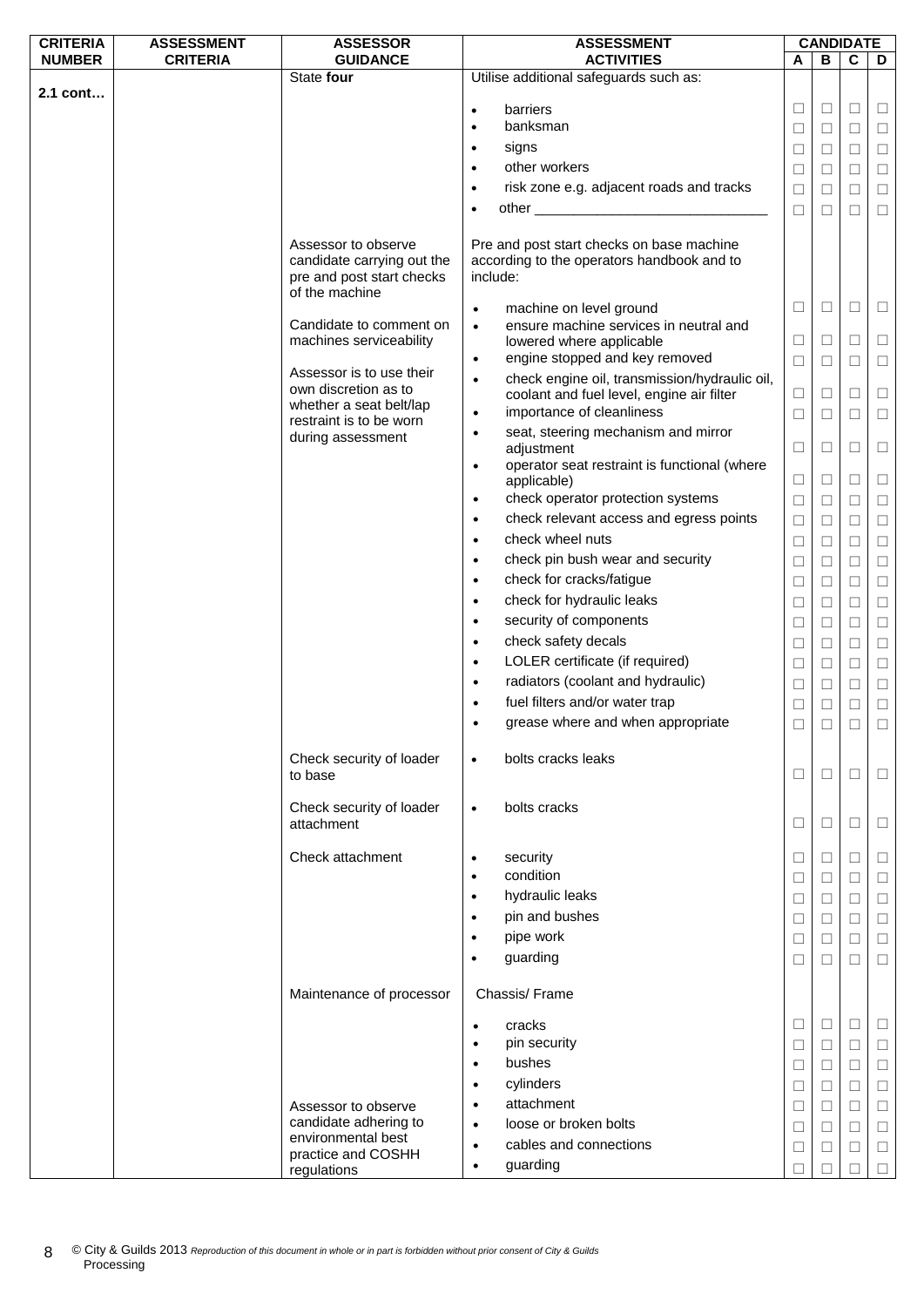| <b>CRITERIA</b> | <b>ASSESSMENT</b> | <b>ASSESSOR</b> | <b>ASSESSMENT</b>                    |        |                | <b>CANDIDATE</b>        |        |
|-----------------|-------------------|-----------------|--------------------------------------|--------|----------------|-------------------------|--------|
| <b>NUMBER</b>   | <b>CRITERIA</b>   | <b>GUIDANCE</b> | <b>ACTIVITIES</b>                    | A      | $\overline{B}$ | $\overline{\mathsf{c}}$ | D      |
| 2.1 cont        |                   |                 | De-limbing mechanism                 |        |                |                         |        |
|                 |                   |                 | security<br>$\bullet$                |        |                |                         |        |
|                 |                   |                 | sharpness                            | $\Box$ | $\Box$         | $\Box$                  | $\Box$ |
|                 |                   |                 | $\bullet$                            | $\Box$ | $\Box$         | $\Box$                  | $\Box$ |
|                 |                   |                 | cracks<br>$\bullet$                  | $\Box$ | $\Box$         | $\Box$                  | $\Box$ |
|                 |                   |                 | profile<br>$\bullet$                 | $\Box$ | $\Box$         | $\Box$                  | $\Box$ |
|                 |                   |                 | pins and bushes<br>$\bullet$         | $\Box$ | $\Box$         | $\Box$                  | $\Box$ |
|                 |                   |                 | lubricant<br>$\bullet$               | $\Box$ | □              | $\Box$                  | $\Box$ |
|                 |                   |                 |                                      |        |                |                         |        |
|                 |                   |                 | Saw chain (if fitted)                |        |                |                         |        |
|                 |                   |                 | sharpness<br>$\bullet$               | $\Box$ | $\Box$         | $\Box$                  | $\Box$ |
|                 |                   |                 | tension (if applicable)<br>$\bullet$ | $\Box$ | $\Box$         | $\Box$                  | $\Box$ |
|                 |                   |                 | wear and tear<br>$\bullet$           | $\Box$ | $\Box$         | $\Box$                  | $\Box$ |
|                 |                   |                 | broken tie straps<br>$\bullet$       | $\Box$ | $\Box$         | $\Box$                  | $\Box$ |
|                 |                   |                 | lubricant<br>$\bullet$               | $\Box$ | $\Box$         | $\Box$                  | $\Box$ |
|                 |                   |                 | guarding<br>$\bullet$                | $\Box$ |                | $\Box$                  | $\Box$ |
|                 |                   |                 |                                      |        | □              |                         |        |
|                 |                   |                 | Guide bar (if fitted)                |        |                |                         |        |
|                 |                   |                 |                                      |        |                |                         |        |
|                 |                   |                 | straight<br>$\bullet$                | $\Box$ | $\Box$         | $\Box$                  | $\Box$ |
|                 |                   |                 | overheating<br>$\bullet$             | $\Box$ | $\Box$         | $\Box$                  | $\Box$ |
|                 |                   |                 | sprocket<br>$\bullet$                | $\Box$ | $\Box$         | $\Box$                  | $\Box$ |
|                 |                   |                 | nose<br>$\bullet$                    | $\Box$ | $\Box$         | $\Box$                  | $\Box$ |
|                 |                   |                 | lubricant<br>$\bullet$               | $\Box$ | $\Box$         | $\Box$                  | $\Box$ |
|                 |                   |                 |                                      |        |                |                         |        |
|                 |                   |                 | Sheers (if fitted)                   |        |                |                         |        |
|                 |                   |                 | sharp<br>$\bullet$                   | $\Box$ | $\Box$         | $\Box$                  | $\Box$ |
|                 |                   |                 | cracks<br>$\bullet$                  | $\Box$ | $\Box$         | $\Box$                  | $\Box$ |
|                 |                   |                 | straight<br>$\bullet$                |        |                |                         |        |
|                 |                   |                 | alignment<br>$\bullet$               | $\Box$ | □              | $\Box$                  | $\Box$ |
|                 |                   |                 | lubricant                            | $\Box$ | $\Box$         | $\Box$                  | $\Box$ |
|                 |                   |                 | $\bullet$<br>guarding                | $\Box$ | $\Box$         | $\Box$                  | $\Box$ |
|                 |                   |                 | $\bullet$                            | $\Box$ | $\Box$         | $\Box$                  | $\Box$ |
|                 |                   |                 | Circular saw (if fitted)             |        |                |                         |        |
|                 |                   |                 |                                      |        |                |                         |        |
|                 |                   |                 | sharp<br>$\bullet$                   | $\Box$ | $\Box$         | $\Box$                  | $\Box$ |
|                 |                   |                 | straight<br>$\bullet$                | $\Box$ | $\Box$         | $\Box$                  | $\Box$ |
|                 |                   |                 | cracks<br>$\bullet$                  | $\Box$ | $\Box$         | $\Box$                  | $\Box$ |
|                 |                   |                 | missing teeth<br>$\bullet$           | $\Box$ | $\Box$         | $\Box$                  | $\Box$ |
|                 |                   |                 | set<br>$\bullet$                     | $\Box$ | $\Box$         | $\Box$                  | $\Box$ |
|                 |                   |                 | lubricant<br>$\bullet$               | $\Box$ | $\Box$         | $\Box$                  | $\Box$ |
|                 |                   |                 | guarding<br>$\bullet$                | $\Box$ | $\Box$         | $\Box$                  | $\Box$ |
|                 |                   |                 | Hydraulic hoses                      |        |                |                         |        |
|                 |                   |                 |                                      |        |                |                         |        |
|                 |                   |                 | leaks<br>$\bullet$                   | $\Box$ | $\Box$         | $\Box$                  | $\Box$ |
|                 |                   |                 | cracks<br>$\bullet$                  | $\Box$ | $\Box$         | $\Box$                  | $\Box$ |
|                 |                   |                 | cuts<br>$\bullet$                    | $\Box$ | $\Box$         | $\Box$                  | $\Box$ |
|                 |                   |                 | abrasions<br>$\bullet$               | $\Box$ | $\Box$         | $\Box$                  | $\Box$ |
|                 |                   |                 | security<br>$\bullet$                | $\Box$ | $\Box$         | $\Box$                  | $\Box$ |
|                 |                   |                 | guarding<br>$\bullet$                | $\Box$ | $\Box$         | $\Box$                  | $\Box$ |
|                 |                   |                 |                                      |        |                |                         |        |
|                 |                   |                 | Environmental considerations         |        |                |                         |        |
|                 |                   |                 | disposal<br>$\bullet$                | $\Box$ | $\Box$         | $\Box$                  | $\Box$ |
|                 |                   |                 | storage of oils on site<br>$\bullet$ | $\Box$ | $\Box$         | $\Box$                  | $\Box$ |
|                 |                   |                 | spill kit mats used<br>$\bullet$     | $\Box$ | $\Box$         | $\Box$                  | $\Box$ |
|                 |                   |                 |                                      |        |                |                         |        |
|                 |                   |                 | Met $\checkmark$ Not Met X           |        |                |                         |        |
|                 |                   |                 |                                      |        |                |                         |        |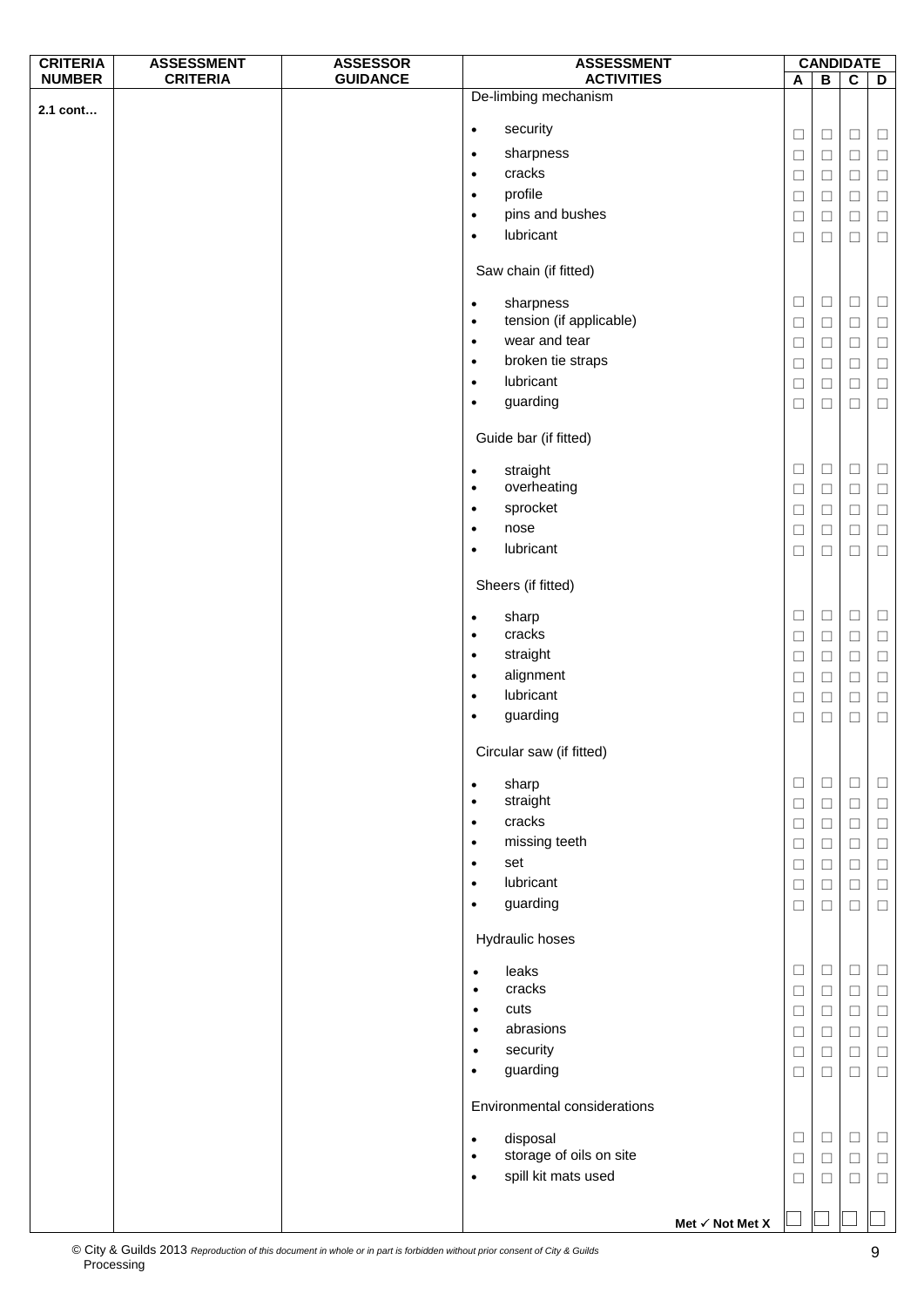| <b>CRITERIA</b> | <b>ASSESSMENT</b>                                                  | <b>ASSESSOR</b>                                                          | <b>ASSESSMENT</b>                                                                                            |                  |                  | <b>CANDIDATE</b> |                  |
|-----------------|--------------------------------------------------------------------|--------------------------------------------------------------------------|--------------------------------------------------------------------------------------------------------------|------------------|------------------|------------------|------------------|
| <b>NUMBER</b>   | <b>CRITERIA</b>                                                    | <b>GUIDANCE</b>                                                          | <b>ACTIVITIES</b>                                                                                            | A                | B                | $\mathbf c$      | D                |
| 5.1             | State the safety<br>requirements, routine<br>and functional checks | <b>All required</b>                                                      | Level ground<br>all fluid levels can be accurately checked<br>$\bullet$                                      | $\Box$           | $\Box$           | $\Box$           | $\Box$           |
| 5               | required for machine<br>and operator protection                    |                                                                          | $\bullet$                                                                                                    | $\Box$           | $\Box$           | $\Box$           | $\Box$           |
|                 |                                                                    |                                                                          | <b>Machine Services</b>                                                                                      |                  |                  |                  |                  |
|                 |                                                                    |                                                                          | security<br>$\bullet$<br>unauthorised third party operation<br>$\bullet$                                     | $\Box$<br>$\Box$ | $\Box$<br>$\Box$ | $\Box$<br>$\Box$ | $\Box$<br>$\Box$ |
|                 |                                                                    |                                                                          | $\bullet$<br>Cleanliness                                                                                     | $\Box$           | $\Box$           | $\Box$           | $\Box$           |
|                 |                                                                    |                                                                          | personal contamination<br>$\bullet$                                                                          | $\Box$           | $\Box$           | $\Box$           | $\sqcup$         |
|                 |                                                                    |                                                                          | system contamination<br>$\bullet$<br>$\bullet$                                                               | $\Box$<br>$\Box$ | $\Box$<br>$\Box$ | $\Box$<br>$\Box$ | $\Box$<br>$\Box$ |
|                 |                                                                    |                                                                          | Adjustment                                                                                                   |                  |                  |                  |                  |
|                 |                                                                    |                                                                          | ergonomics<br>$\bullet$<br>visibility<br>$\bullet$                                                           | $\Box$<br>$\Box$ | $\Box$<br>$\Box$ | $\Box$<br>$\Box$ | $\Box$<br>$\Box$ |
|                 |                                                                    |                                                                          | $\bullet$                                                                                                    | $\Box$           | $\Box$           | $\Box$           | $\Box$           |
|                 |                                                                    |                                                                          | <b>Restraint systems</b><br>personal safety<br>$\bullet$                                                     | $\Box$           | $\Box$           | $\Box$           | $\Box$           |
|                 |                                                                    |                                                                          | <b>HSE</b> requirement<br>$\bullet$<br>$\bullet$                                                             | $\Box$<br>$\Box$ | $\Box$<br>$\Box$ | $\Box$<br>$\Box$ | $\Box$<br>$\Box$ |
|                 |                                                                    |                                                                          | Operator protection systems                                                                                  |                  |                  |                  |                  |
|                 |                                                                    |                                                                          | roll over protective structure (ROPS)<br>$\bullet$<br>falling object protective structure FOPS)<br>$\bullet$ | $\Box$<br>$\Box$ | $\Box$<br>$\Box$ | $\Box$<br>$\Box$ | $\Box$<br>$\Box$ |
|                 |                                                                    |                                                                          | operator protection structure (OPS)<br>$\bullet$<br>$\bullet$                                                | $\Box$<br>$\Box$ | $\Box$<br>$\Box$ | $\Box$<br>$\Box$ | $\Box$<br>$\Box$ |
|                 |                                                                    |                                                                          | Access and Egress                                                                                            |                  |                  |                  |                  |
|                 |                                                                    |                                                                          | operator safety<br><b>PUWER</b>                                                                              | $\Box$<br>$\Box$ | □<br>$\Box$      | $\Box$<br>$\Box$ | ш<br>$\Box$      |
|                 |                                                                    |                                                                          |                                                                                                              | $\Box$           | $\Box$           | $\Box$           | $\Box$           |
|                 |                                                                    |                                                                          | Wheel nuts                                                                                                   |                  |                  |                  |                  |
|                 |                                                                    |                                                                          | visually<br>$\bullet$<br>torque wrench<br>operators handbook                                                 | □<br>$\Box$      | $\Box$<br>$\Box$ | $\Box$<br>$\Box$ | ⊔<br>$\Box$      |
|                 |                                                                    |                                                                          | $\bullet$<br>Tension criteria                                                                                | $\Box$           | □                | $\Box$           | $\Box$           |
|                 |                                                                    |                                                                          | according to manufacturers<br>$\bullet$                                                                      |                  |                  |                  |                  |
|                 |                                                                    |                                                                          | recommendations<br>$\bullet$                                                                                 | $\Box$<br>$\Box$ | $\Box$<br>$\Box$ | $\Box$<br>$\Box$ | $\Box$<br>$\Box$ |
|                 |                                                                    | Candidate to identify all<br>procedure for replacing a<br>hydraulic hose | Safe procedure for detection of leaks:                                                                       |                  |                  |                  |                  |
|                 |                                                                    |                                                                          | hands not used for detection of leak<br>$\bullet$<br>use a piece of card or paper<br>$\bullet$               | $\Box$<br>$\Box$ | $\Box$<br>$\Box$ | $\Box$<br>$\Box$ | $\Box$<br>$\Box$ |
|                 |                                                                    |                                                                          |                                                                                                              | П                |                  |                  | $\Box$           |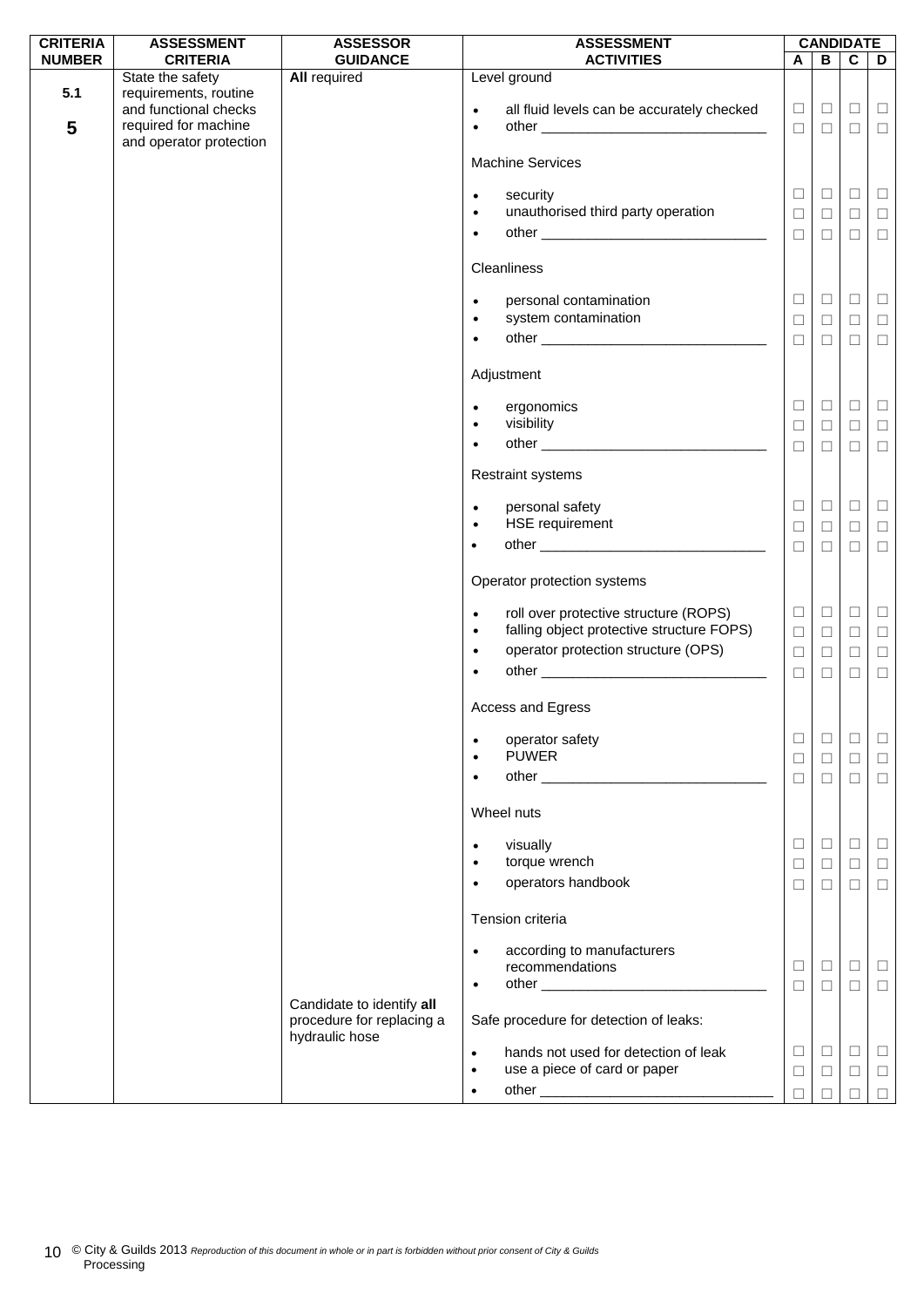| <b>CRITERIA</b> | <b>ASSESSMENT</b>                         | <b>ASSESSOR</b>                                      | <b>ASSESSMENT</b>                                        |             |                  | <b>CANDIDATE</b> |                  |
|-----------------|-------------------------------------------|------------------------------------------------------|----------------------------------------------------------|-------------|------------------|------------------|------------------|
| <b>NUMBER</b>   | <b>CRITERIA</b>                           | <b>GUIDANCE</b>                                      | <b>ACTIVITIES</b>                                        | Α           | B                | $\overline{c}$   | D                |
|                 |                                           |                                                      | appropriate PPE identified<br>$\bullet$                  | □           | $\Box$           | $\Box$           | $\Box$           |
| 5.1 cont        |                                           |                                                      | use of spill kit<br>$\bullet$                            | ⊔           | ⊔                | ⊔                | $\Box$           |
|                 |                                           |                                                      | hydraulic system lowered and pressure<br>$\bullet$       |             |                  |                  |                  |
|                 |                                           |                                                      | relieved                                                 | $\Box$      | □                | $\Box$           | $\Box$           |
|                 |                                           |                                                      | importance cleanliness<br>$\bullet$                      | $\Box$      | □                | $\Box$           | $\Box$           |
|                 |                                           |                                                      | vacuum pump (if fitted)<br>$\bullet$                     | □           | ⊔                | □                | $\Box$           |
|                 |                                           |                                                      | shut off valve (if fitted)<br>$\bullet$                  | □           | □                | □                | $\Box$           |
|                 |                                           |                                                      |                                                          |             |                  |                  |                  |
|                 |                                           | Correct amount of tools<br>chosen                    | Tools                                                    |             |                  |                  |                  |
|                 |                                           |                                                      | spanners x 2<br>$\bullet$                                | □           | □                | □                | $\Box$           |
|                 |                                           | Identify the four main<br>criteria for a replacement | Criteria for pipe replacement                            |             |                  |                  |                  |
|                 |                                           | hose                                                 | pressure rating<br>$\bullet$                             | □           | ⊔                | $\Box$           | $\Box$           |
|                 |                                           |                                                      | length<br>$\bullet$                                      | $\Box$      | $\Box$           | $\Box$           | $\Box$           |
|                 |                                           |                                                      | end fittings<br>$\bullet$                                | □           | ⊔                | □                | $\Box$           |
|                 |                                           |                                                      | bore<br>$\bullet$                                        | $\Box$      | $\Box$           | $\Box$           | $\Box$           |
|                 |                                           |                                                      | referred to Operators manual<br>$\bullet$                | □           | □                | □                | $\Box$           |
|                 |                                           |                                                      |                                                          |             |                  |                  |                  |
|                 |                                           | What factor needs to be                              | new hose fitted ensuring inside of hose and<br>$\bullet$ |             |                  |                  |                  |
|                 |                                           | taken into account when                              | joints are clean                                         | $\Box$      | $\Box$           | $\Box$           | $\Box$           |
|                 |                                           | fitting the new hose                                 | correctly routed not twisted<br>$\bullet$                | $\Box$      | $\Box$           | $\Box$           | $\Box$           |
|                 |                                           |                                                      | switch off vacuum pump (if fitted)<br>$\bullet$          | $\Box$      | $\Box$           | $\Box$           | $\Box$           |
|                 |                                           |                                                      | open valve (if fitted)<br>$\bullet$                      | $\Box$      | $\Box$           | $\Box$           | $\Box$           |
|                 |                                           |                                                      | hydraulic oil topped up and checked as<br>$\bullet$      |             |                  |                  |                  |
|                 |                                           |                                                      | required                                                 | $\Box$      | □                | $\Box$           | $\Box$           |
|                 |                                           |                                                      | start machine<br>$\bullet$                               |             |                  |                  |                  |
|                 |                                           |                                                      | operate function                                         | $\Box$      | ⊔                | □                | $\Box$           |
|                 |                                           |                                                      | $\bullet$                                                | □           | ⊔                | $\Box$           | $\Box$           |
|                 |                                           |                                                      | check for leaks<br>$\bullet$                             | $\Box$      | $\Box$           | $\Box$           | $\Box$           |
|                 |                                           |                                                      | clean up spill kit<br>$\bullet$                          | ⊔           | ⊔                | $\Box$           | $\Box$           |
|                 |                                           |                                                      | re-check oil level<br>$\bullet$                          | $\Box$      | □                | $\Box$           | $\Box$           |
|                 |                                           |                                                      |                                                          |             |                  |                  |                  |
|                 |                                           | Environmental                                        | waste bagged and labelled                                | ⊔           | ⊔                | $\Box$           | $\Box$           |
|                 |                                           | considerations                                       | licensed disposal<br>$\bullet$                           | □           | □                | ⊔                | $\Box$           |
|                 |                                           |                                                      | recycle                                                  | $\Box$      | □                | □                | □                |
|                 |                                           |                                                      |                                                          | П           | $\Box$           | □                | $\Box$           |
|                 |                                           |                                                      |                                                          |             |                  |                  |                  |
|                 |                                           |                                                      | Met $\checkmark$ Not Met X                               |             |                  |                  |                  |
|                 | Explain the implications                  | Describe factors to                                  | Route planning may be achieved by assessing:             |             |                  |                  |                  |
| 5.3             | of terrain, ground<br>conditions, season, | consider when route<br>planning                      | Terrain                                                  |             |                  |                  |                  |
| 5               | weather and tree<br>condition on planning | One example from each                                |                                                          | $\Box$      | $\Box$           | $\Box$           |                  |
|                 | access routes and                         |                                                      | roughness, slope<br>$\bullet$<br>$\bullet$               | $\Box$      | $\Box$           | □                | $\Box$<br>$\Box$ |
|                 | driving the machine                       |                                                      |                                                          |             |                  |                  |                  |
|                 |                                           |                                                      | Ground conditions                                        |             |                  |                  |                  |
|                 |                                           |                                                      | load to match ground conditions (ground<br>$\bullet$     |             |                  |                  |                  |
|                 |                                           |                                                      | bearing capacity)                                        | ⊔           | ⊔                | ш                | $\Box$           |
|                 |                                           |                                                      |                                                          | $\Box$      | $\Box$           | $\Box$           | $\Box$           |
|                 |                                           |                                                      |                                                          |             |                  |                  |                  |
|                 |                                           |                                                      | Seasonal                                                 |             |                  |                  |                  |
|                 |                                           |                                                      | winter, summer                                           | □<br>$\Box$ | $\Box$<br>$\Box$ | $\Box$<br>$\Box$ | $\Box$<br>$\Box$ |
|                 |                                           |                                                      | Tree species                                             |             |                  |                  |                  |
|                 |                                           |                                                      |                                                          |             |                  |                  |                  |
|                 |                                           |                                                      | transport of brash from worked racks<br>$\bullet$        | □           | $\Box$           | $\Box$           | $\Box$           |
|                 |                                           |                                                      | tree species relevant to brash availability              | $\Box$      | $\Box$           | $\Box$           | $\Box$           |
|                 |                                           |                                                      |                                                          | $\Box$      | $\Box$           | $\Box$           | $\Box$           |
|                 |                                           |                                                      |                                                          |             |                  |                  |                  |
|                 |                                           |                                                      | Met $\checkmark$ Not Met X                               |             |                  |                  |                  |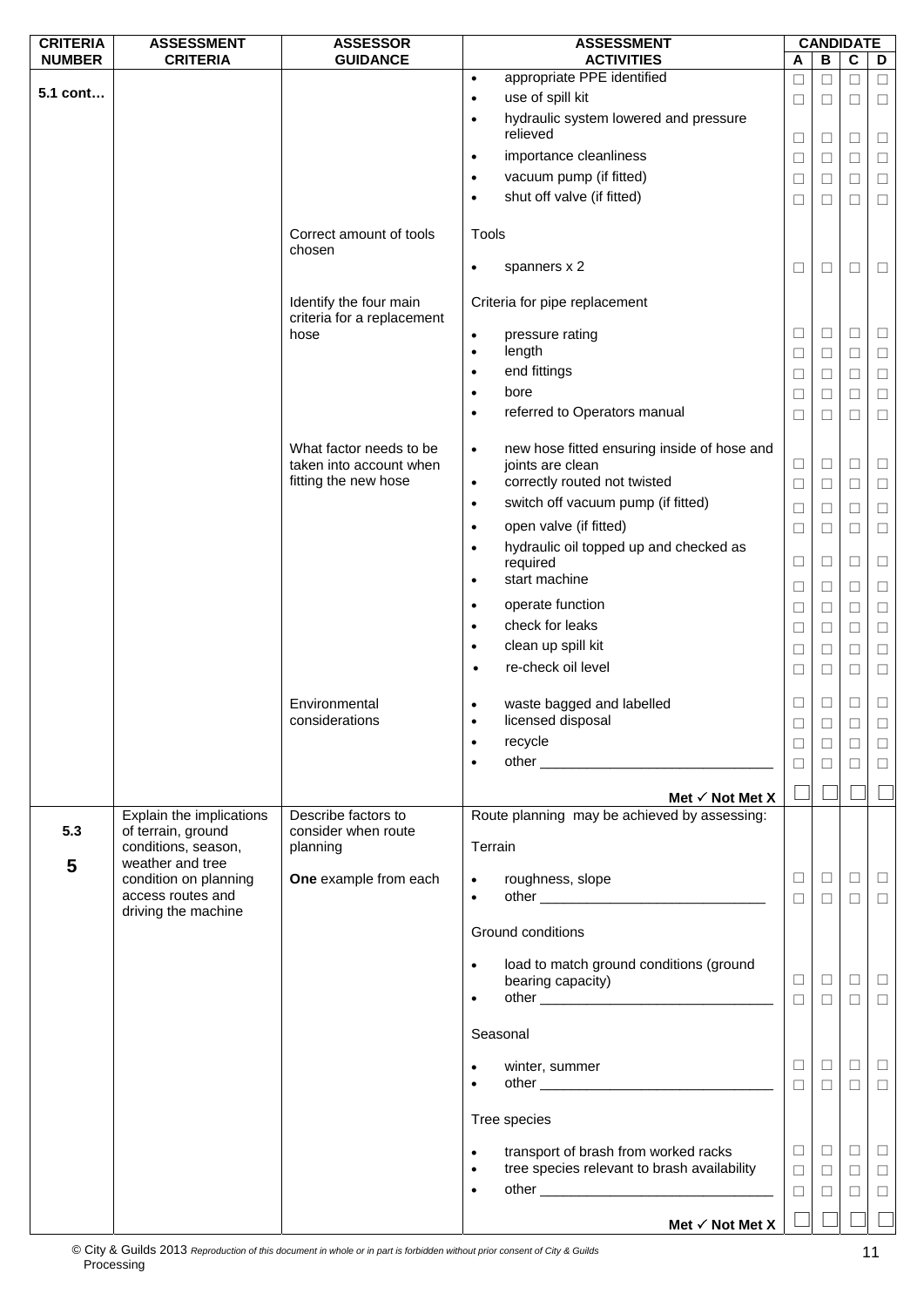| <b>CRITERIA</b> | <b>ASSESSMENT</b>                                                  | <b>ASSESSOR</b>               | <b>ASSESSMENT</b>                                                         |                  |             | <b>CANDIDATE</b> |                  |
|-----------------|--------------------------------------------------------------------|-------------------------------|---------------------------------------------------------------------------|------------------|-------------|------------------|------------------|
| <b>NUMBER</b>   | <b>CRITERIA</b>                                                    | <b>GUIDANCE</b>               | <b>ACTIVITIES</b>                                                         | A                | в           | $\mathbf c$      | D                |
| 5.2             | Describe safe driving<br>techniques that should<br>be used on site |                               | Importance of loader position and machine<br>stability                    |                  |             |                  |                  |
| 5               |                                                                    | Three of each                 | Loader position                                                           |                  |             |                  |                  |
|                 |                                                                    |                               | maintain the centre of gravity<br>$\bullet$<br>over reaching<br>$\bullet$ | $\Box$<br>$\Box$ | $\Box$<br>□ | $\Box$<br>$\Box$ | $\Box$<br>$\Box$ |
|                 |                                                                    |                               | over loading<br>$\bullet$                                                 | $\Box$           | ⊔           | $\Box$           | $\Box$           |
|                 |                                                                    |                               | slope/steep ground<br>$\bullet$                                           | $\Box$           | $\Box$      | $\Box$           | $\Box$           |
|                 |                                                                    |                               | loader parking position<br>$\bullet$                                      | $\Box$           | $\Box$      | $\Box$           | $\Box$           |
|                 |                                                                    |                               | Machine stability                                                         |                  |             |                  |                  |
|                 |                                                                    |                               | use of legs (if fitted)<br>$\bullet$                                      | $\Box$           | $\Box$      | $\Box$           | $\Box$           |
|                 |                                                                    |                               | oscillation lock<br>$\bullet$                                             | $\Box$           | $\Box$      | $\Box$           | $\Box$           |
|                 |                                                                    |                               | ballast of tyres/traction aids<br>$\bullet$                               | □                | ⊔           | $\Box$           | $\Box$           |
|                 |                                                                    |                               | ground condition<br>$\bullet$                                             | $\Box$           | $\Box$      | $\Box$           | $\Box$           |
|                 |                                                                    | Four methods                  | Safe driving techniques may be applied by                                 |                  |             |                  |                  |
|                 |                                                                    |                               | correct gear selection and engine speed<br>$\bullet$                      | $\Box$           | $\Box$      | $\Box$           | $\Box$           |
|                 |                                                                    |                               | route selection and planning<br>$\bullet$                                 | $\Box$           | $\Box$      | $\Box$           | $\Box$           |
|                 |                                                                    |                               | patching and brash matt repair<br>$\bullet$                               | $\Box$           | $\Box$      | $\Box$           | $\Box$           |
|                 |                                                                    |                               | appropriate use of difflock<br>$\bullet$                                  | $\Box$           | $\Box$      | $\Box$           | $\Box$           |
|                 |                                                                    |                               | appropriate use of traction aids<br>$\bullet$                             | $\Box$           | □           | $\Box$           | $\Box$           |
|                 |                                                                    |                               | stability<br>$\bullet$                                                    | □                | $\Box$      | $\Box$           | $\Box$           |
|                 |                                                                    |                               | avoid standing crop<br>$\bullet$                                          | $\Box$           | □           | $\Box$           | $\Box$           |
|                 |                                                                    |                               | ٠                                                                         | □                | ⊔           | П                | $\Box$           |
|                 |                                                                    |                               | Met $\checkmark$ Not Met X                                                |                  |             |                  |                  |
|                 | Describe how to select                                             | The capabilities and          | Size and species may include:                                             |                  |             |                  |                  |
| 6.1             | size and species to                                                | limitations of the machine    |                                                                           |                  |             |                  |                  |
|                 | meet the job<br>specification                                      | in relation to processing     | measure tree diameter<br>$\bullet$                                        | $\Box$           | $\Box$      | $\Box$           | $\Box$           |
| 6               |                                                                    |                               | identify tree species<br>$\bullet$                                        | $\Box$           | ⊔           | $\Box$           | $\Box$           |
|                 |                                                                    |                               | stem straightness<br>$\bullet$                                            | $\Box$           | □           | $\Box$           | $\Box$           |
|                 |                                                                    |                               | branch formation<br>$\bullet$                                             | $\Box$           | $\Box$      | $\Box$           | $\Box$           |
|                 |                                                                    |                               | Met $\checkmark$ Not Met X                                                |                  |             |                  |                  |
|                 | Describe how to                                                    | Describe one from each        | Double                                                                    | $\Box$           |             | $\Box$           |                  |
| 6.2             | process trees                                                      | Implication of processing     | cut before fork<br>$\bullet$<br>zero measurement<br>$\bullet$             |                  | $\Box$      |                  | $\Box$           |
| 6               |                                                                    | 1. double                     | deal with double as two singles<br>$\bullet$                              | $\Box$           | $\Box$      | $\Box$           | $\Box$           |
|                 |                                                                    | 2. shattered                  |                                                                           | $\Box$           | ⊔           | $\Box$           | $\Box$           |
|                 |                                                                    | 3. diseased<br>4. rotten dead | ٠                                                                         | $\Box$           | $\Box$      | $\Box$           | $\Box$           |
|                 |                                                                    | 5. other malformed trees      | Shattered                                                                 |                  |             |                  |                  |
|                 |                                                                    |                               | optimize the value of the stem<br>$\bullet$                               | $\Box$           | $\Box$      | $\Box$           | $\Box$           |
|                 |                                                                    |                               | cut to waste<br>$\bullet$                                                 | $\Box$           | $\Box$      | $\Box$           | $\Box$           |
|                 |                                                                    |                               | $\bullet$                                                                 | $\Box$           | $\Box$      | $\Box$           | $\Box$           |
|                 |                                                                    |                               | <b>Diseased</b>                                                           |                  |             |                  |                  |
|                 |                                                                    |                               | cut out diseased section<br>$\bullet$                                     | $\Box$           | ⊔           | $\Box$           | $\Box$           |
|                 |                                                                    |                               | $\bullet$                                                                 | $\Box$           | $\Box$      | $\Box$           | $\Box$           |
|                 |                                                                    |                               |                                                                           |                  |             |                  |                  |
|                 |                                                                    |                               | Rotten, Dead and malformed                                                |                  |             |                  |                  |
|                 |                                                                    |                               | maximise value<br>$\bullet$                                               | $\Box$           | □           | □                | $\Box$           |
|                 |                                                                    | Procedure for setting log     | $\bullet$<br>Refer to operators manual<br>$\bullet$                       | $\Box$           | $\Box$      | $\Box$           | $\Box$           |
|                 |                                                                    | length                        |                                                                           | $\Box$           | $\Box$      | $\Box$           | $\Box$           |
|                 |                                                                    | How to decide which trees     | outside the parameters of the processor<br>$\bullet$                      | $\Box$           | $\Box$      | $\Box$           | $\Box$           |
|                 |                                                                    | should be prepared or         | $\bullet$                                                                 | $\Box$           | $\Box$      | $\Box$           | $\Box$           |
|                 |                                                                    | processed manually            |                                                                           |                  |             |                  |                  |
|                 |                                                                    |                               | Met $\checkmark$ Not Met X                                                |                  |             |                  |                  |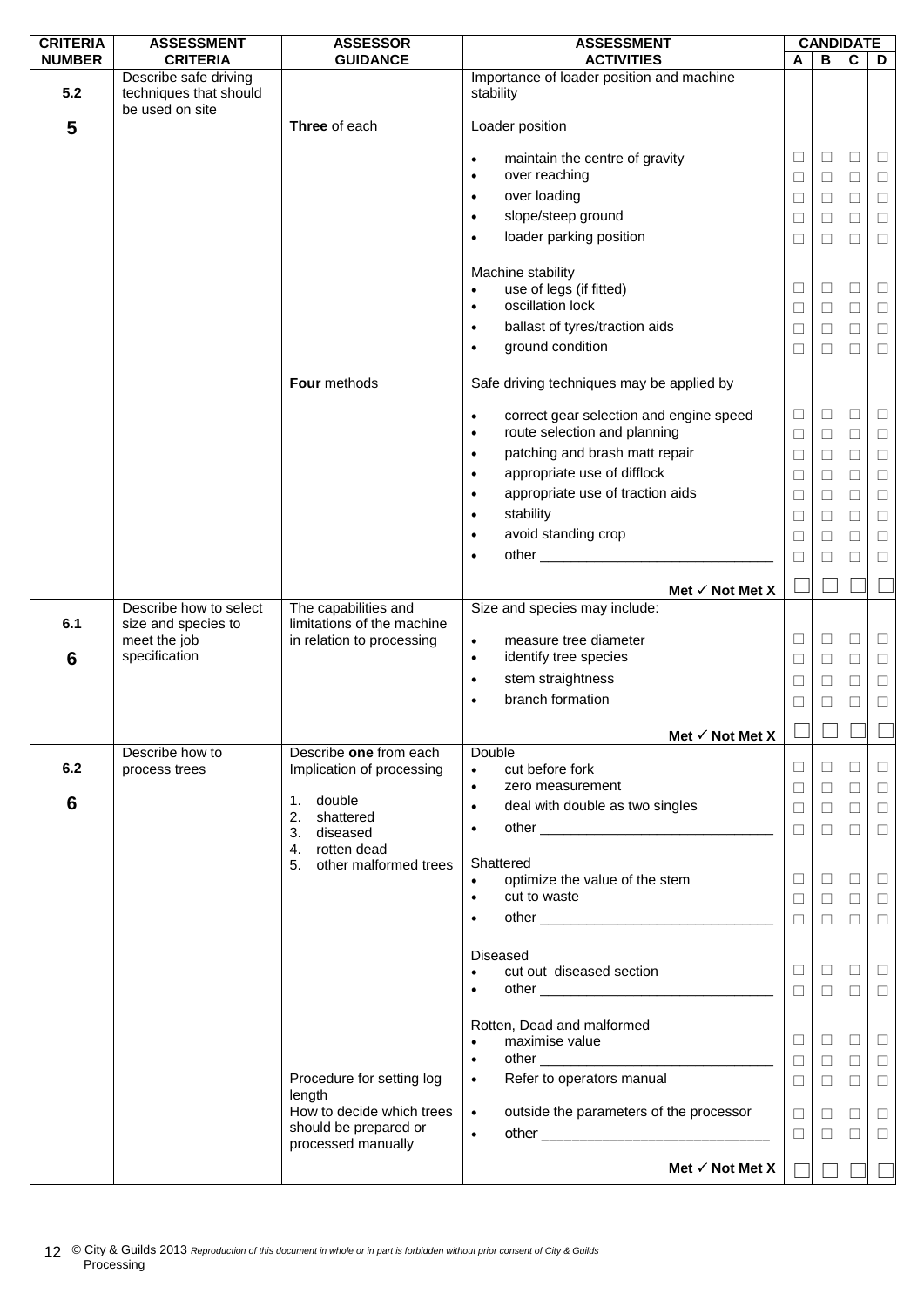| <b>CRITERIA</b> | <b>ASSESSMENT</b>                                           | <b>ASSESSOR</b>                              | <b>ASSESSMENT</b>                                                                                                  |                  | <b>CANDIDATE</b> |                  |                  |
|-----------------|-------------------------------------------------------------|----------------------------------------------|--------------------------------------------------------------------------------------------------------------------|------------------|------------------|------------------|------------------|
| <b>NUMBER</b>   | <b>CRITERIA</b>                                             | <b>GUIDANCE</b>                              | <b>ACTIVITIES</b>                                                                                                  | A                | В                | C                | D                |
| 6.3             | Describe how to<br>measure log length to<br>ensure it meets | Ensure timber tolerances<br>are met          | regular checks on specification of<br>$\bullet$<br>processed timber during operation and<br>recognise malfunctions | $\Box$           | ⊔                | □                | □                |
| 6               | specification                                               |                                              | measures manually with tape or other<br>$\bullet$<br>measuring device                                              | $\Box$           | □                | □                | □                |
|                 |                                                             |                                              | Met $\checkmark$ Not Met X                                                                                         |                  |                  |                  |                  |
|                 |                                                             | Assessor to observe the                      | Candidate to drive or manoeuvre machine                                                                            |                  |                  |                  |                  |
| 3.1             | Drive the machine on                                        | candidate drive the                          |                                                                                                                    |                  |                  |                  |                  |
|                 | site in a safe and                                          | machine turning left and                     | safe access<br>$\bullet$                                                                                           | $\Box$           | ⊔                | □                | $\Box$           |
|                 | effective way                                               | right, reverse, park, switch<br>off and exit | start in accordance with manufacturers<br>$\bullet$<br>recommendations                                             | $\Box$           | $\Box$           | $\Box$           | $\Box$           |
| &               |                                                             |                                              | $\bullet$<br>appropriate gear selection<br>$\bullet$                                                               | $\Box$           | ⊔                | $\Box$           | $\Box$           |
| 3.2             | Manoeuvre the machine                                       |                                              | smoothness of take off<br>$\bullet$                                                                                | $\Box$<br>$\Box$ | $\Box$<br>П      | □<br>$\Box$      | $\Box$<br>$\Box$ |
|                 | on site in a safe and                                       |                                              | drive in a straight line<br>$\bullet$                                                                              | $\Box$           |                  | $\Box$           | $\Box$           |
| 3               | effective way                                               |                                              | left and right turn<br>$\bullet$                                                                                   | $\Box$           |                  | $\Box$           | $\Box$           |
|                 |                                                             |                                              | reverse<br>$\bullet$                                                                                               | $\Box$           | □                | $\Box$           | $\Box$           |
|                 |                                                             |                                              | appropriate speed for conditions<br>$\bullet$                                                                      | $\Box$           | □                | $\Box$           | $\Box$           |
|                 |                                                             |                                              | appropriate use of brakes<br>$\bullet$                                                                             | $\Box$           | $\Box$           | $\Box$           | $\Box$           |
|                 |                                                             |                                              | parking brake applied and effective<br>$\bullet$                                                                   | $\Box$           | □                | $\Box$           | $\Box$           |
|                 |                                                             |                                              | stop in accordance with manufacturers<br>$\bullet$                                                                 | $\Box$           | Ш                | $\Box$           | $\Box$           |
|                 |                                                             |                                              | recommendations<br>$\bullet$                                                                                       | $\Box$           | $\Box$           | $\Box$           | $\Box$           |
|                 |                                                             |                                              | safe egress<br>$\bullet$                                                                                           | □                |                  | П                | $\Box$           |
|                 |                                                             |                                              | Met $\checkmark$ Not Met X                                                                                         |                  |                  |                  |                  |
|                 | Process the felled trees                                    | Minimum of ten trees to                      | Process trees according to site specification                                                                      |                  |                  |                  |                  |
| 4.1             | in accordance with the                                      | be processed                                 |                                                                                                                    |                  |                  |                  |                  |
| 4               | job specification                                           |                                              | safely and efficiently<br>$\bullet$<br>branches removed methodically<br>$\bullet$                                  | $\Box$<br>$\Box$ | □<br>□           | $\Box$<br>$\Box$ | $\Box$<br>$\Box$ |
|                 |                                                             |                                              | excessive damage to stems<br>$\bullet$                                                                             | $\Box$           | $\Box$           | □                | $\Box$           |
|                 |                                                             | De-limb trees according to                   | products are de-limbed cleanly and within<br>$\bullet$                                                             |                  |                  |                  |                  |
|                 |                                                             | specification                                | the standard                                                                                                       | $\Box$           | □                | $\Box$           | $\Box$           |
|                 |                                                             |                                              | ensure that any brash is placed clear of<br>$\bullet$<br>timber zone                                               | $\Box$           | $\Box$           | $\Box$           | $\Box$           |
|                 |                                                             |                                              | ensure that any damage to the remaining<br>٠                                                                       |                  |                  |                  |                  |
|                 |                                                             |                                              | standing trees or to the environment is                                                                            |                  |                  |                  |                  |
|                 |                                                             |                                              | minimal                                                                                                            | $\Box$           | □                | $\Box$           | □                |
|                 |                                                             | Crosscut trees according<br>to specification | Cross-cut<br>ensure products are not in the brash zone                                                             | $\Box$           | □                | $\Box$           | $\Box$           |
|                 |                                                             |                                              | $\bullet$<br>cross-cut to job specification<br>$\bullet$                                                           | $\Box$           | □                | $\Box$           | $\Box$           |
|                 |                                                             |                                              | saw not to be pointed at cab<br>$\bullet$                                                                          | $\Box$           | □                | $\Box$           | $\Box$           |
|                 |                                                             |                                              | position machine correctly, safely and<br>$\bullet$                                                                |                  |                  |                  |                  |
|                 |                                                             |                                              | effectively                                                                                                        | □                | ⊔                | $\Box$           | □                |
|                 |                                                             |                                              | measuring device zeroed before processing<br>$\bullet$<br>begins                                                   | $\Box$           | □                | $\Box$           | $\Box$           |
|                 |                                                             |                                              |                                                                                                                    |                  |                  |                  |                  |
|                 |                                                             |                                              | Met $\checkmark$ Not Met X                                                                                         |                  |                  |                  |                  |
| 3.3             | Maintain brash                                              | Assessor to observe                          | To reduce ground damage                                                                                            |                  |                  |                  |                  |
|                 |                                                             |                                              | cut to specified length/diameter<br>$\bullet$                                                                      | $\Box$           | $\Box$           | □                | □                |
| 3               |                                                             |                                              | ensure brash is layout to width and depth<br>$\bullet$                                                             |                  |                  |                  |                  |
|                 |                                                             |                                              | for machine travel<br>segregate for brash for bailing - chipping<br>$\bullet$                                      | $\Box$<br>$\Box$ | □<br>□           | $\Box$<br>$\Box$ | □<br>$\Box$      |
|                 |                                                             |                                              | small trees, tops etc. to reduce ground<br>$\bullet$                                                               | $\Box$           | □                | □                | $\Box$           |
|                 |                                                             |                                              | damage and aid flotation                                                                                           |                  |                  |                  |                  |
|                 |                                                             |                                              | create brash for bailing<br>$\bullet$                                                                              | $\Box$           | ⊔                | □                | ⊔                |
|                 |                                                             |                                              | $\bullet$                                                                                                          | П                | $\Box$           | П                | □                |
|                 |                                                             |                                              |                                                                                                                    |                  |                  |                  |                  |
|                 |                                                             |                                              | Met $\checkmark$ Not Met X                                                                                         |                  |                  |                  |                  |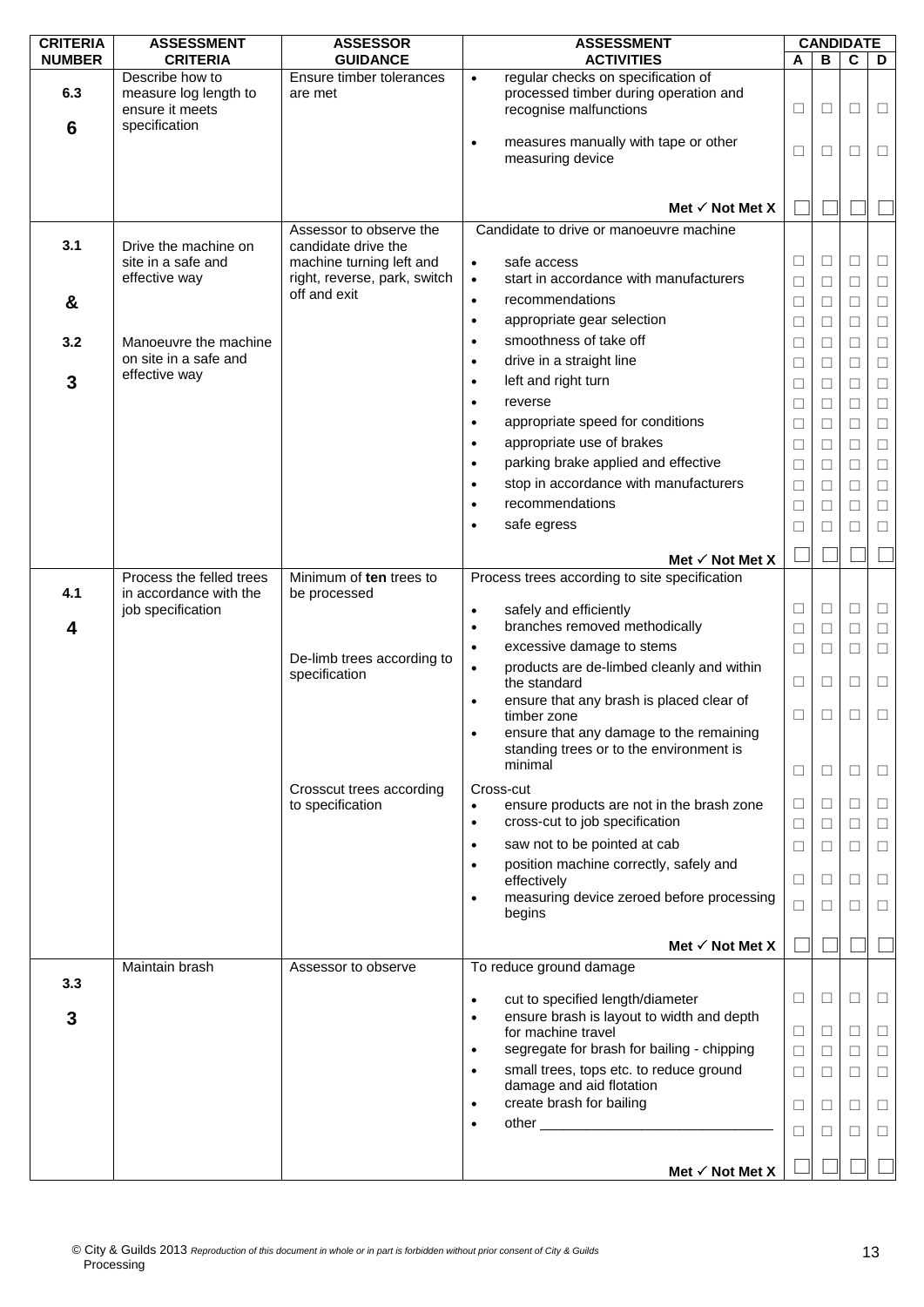| <b>CRITERIA</b> | <b>ASSESSMENT</b>                                                                    | <b>ASSESSOR</b>     | <b>ASSESSMENT</b>                                                                                                                                     |        |    | <b>CANDIDATE</b> |        |
|-----------------|--------------------------------------------------------------------------------------|---------------------|-------------------------------------------------------------------------------------------------------------------------------------------------------|--------|----|------------------|--------|
| <b>NUMBER</b>   | <b>CRITERIA</b>                                                                      | <b>GUIDANCE</b>     | <b>ACTIVITIES</b>                                                                                                                                     | A      | B. | $\mathbf c$      | D      |
| 4.2<br>4        | Segregate logs to<br>enable ease of<br>extraction                                    | Assessor to observe | Timber processed according to specification<br>logs graded and segregated into<br>$\bullet$<br>specification<br>organised timber zones are maintained | □      | □  | $\Box$           | $\Box$ |
|                 |                                                                                      |                     | $\bullet$                                                                                                                                             | $\Box$ |    | П                | $\Box$ |
|                 |                                                                                      |                     | ensuring that any brash is placed clear of<br>$\bullet$<br>timber                                                                                     | $\Box$ | П  | П                | $\Box$ |
|                 |                                                                                      |                     | stack logs to enable efficient extraction<br>$\bullet$                                                                                                | П      |    |                  | □      |
|                 |                                                                                      |                     | Met $\checkmark$ Not Met X                                                                                                                            |        |    |                  |        |
| 1.3             | Carry out work<br>specification in<br>accordance with                                | Assessor to observe | All activities must be completed in a way<br>$\bullet$<br>which protects the operator and those<br>around them.                                       |        |    |                  |        |
|                 | relevant legislation,<br>industry good practice<br>and maintain health and<br>safety |                     | Met $\checkmark$ Not Met X                                                                                                                            |        |    |                  |        |
| 1.4             | Carry out work to<br>minimise environmental<br>damage                                | Assessor to observe | It is ensured that any possible<br>$\bullet$<br>environmental damage is minimised at all<br>times during on site operations                           |        |    |                  |        |
| 1               |                                                                                      |                     | Met $\checkmark$ Not Met X                                                                                                                            |        |    |                  |        |
| 4.3             | Use machinery in<br>accordance with<br>relevant legislation and                      | Assessor to observe | Use machinery in accordance:<br>relevant legislation and manufacturer's<br>$\bullet$                                                                  |        |    |                  |        |
| 4               | manufacturer's                                                                       |                     | instructions                                                                                                                                          | □      |    | $\Box$           | $\Box$ |
|                 | instructions                                                                         |                     | other and the contract of the contract of the contract of the contract of the contract of the contract of the<br>$\bullet$                            | П      |    |                  | П      |
|                 |                                                                                      |                     | Met $\checkmark$ Not Met X                                                                                                                            |        |    |                  |        |